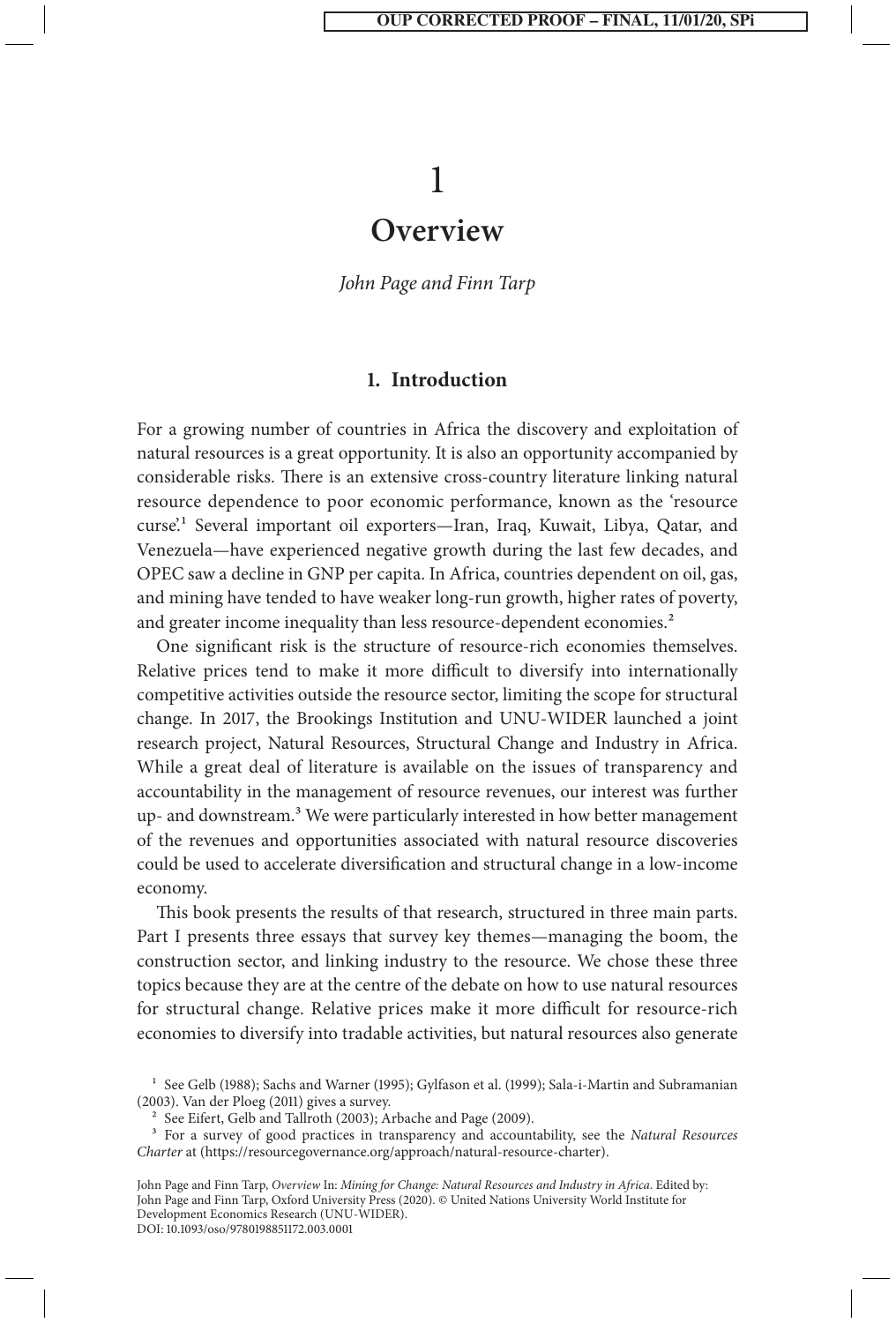public revenues. For structural change to succeed, governments must make critical choices about how these revenues are spent. Managing the boom addresses the policies and institutions needed for public revenue management in a resourceabundant economy.

The construction sector determines the extent to which investment effort results in investment outcomes, and, thus, the capacity of the economy to realize growth-promoting investments. High construction costs reduce the amount of physical capital obtained from the investment budget, and they can bias project selection away from investments in higher cost sectors. In addition, high construction costs reduce the number of projects carried out in a given sector, lowering the ability of construction firms in the sector to expand.

Since the 2009 publication of the African Mining Vision, many African governments have viewed diversification through the lens of local content. Local content legislation often requires resource investors to create national employment opportunities, procure from local suppliers, open equity to local partners, and encourage technology transfer. However, success in linking domestic firms to the natural resources sector depends on more than legislation. It requires putting the institutional framework in place to forge a successful public–private partnership between government, local firms, and the extractive industry.

Part II consists of fifteen chapters on five African countries, covering the same three issues as the chapters in Part I. Four of these countries-Ghana, Mozambique, Uganda, and Tanzania—are dealing with newly discovered hydrocarbon resources. The fifth, Zambia, has a much longer history of natural resource dependence. While the country-level studies show a great diversity of approaches and experience, there are also some common threads. Among these is a tendency to overestimate the size of the potential resource boom and underestimate the time it takes for revenue to come on line. Construction is constrained by a lack of capable African firms, the cost and quality of inputs, lack of skilled technicians and artisans, and lack of access to finance. Local content initiatives have been more successful in promoting local ownership and employment than in linking industry to the resource. Local procurement regulations have met with mixed results for several reasons, including the scarcity of small and medium enterprises capable of meeting industry quality and price standards.

Part III sets out some policy implications of the research. It contains our concluding chapter on the role of public policy in supporting structural change in resource-abundant economies. We first address policies directed at the three themes that guided our research—managing the boom, the construction sector, and linking industry to the resource. We then propose some ideas for widening the options for structural change, including policy and institutional reforms to deal with Dutch disease, widening the perspective from industrialization to 'industries without smokestacks', and investing in knowledge.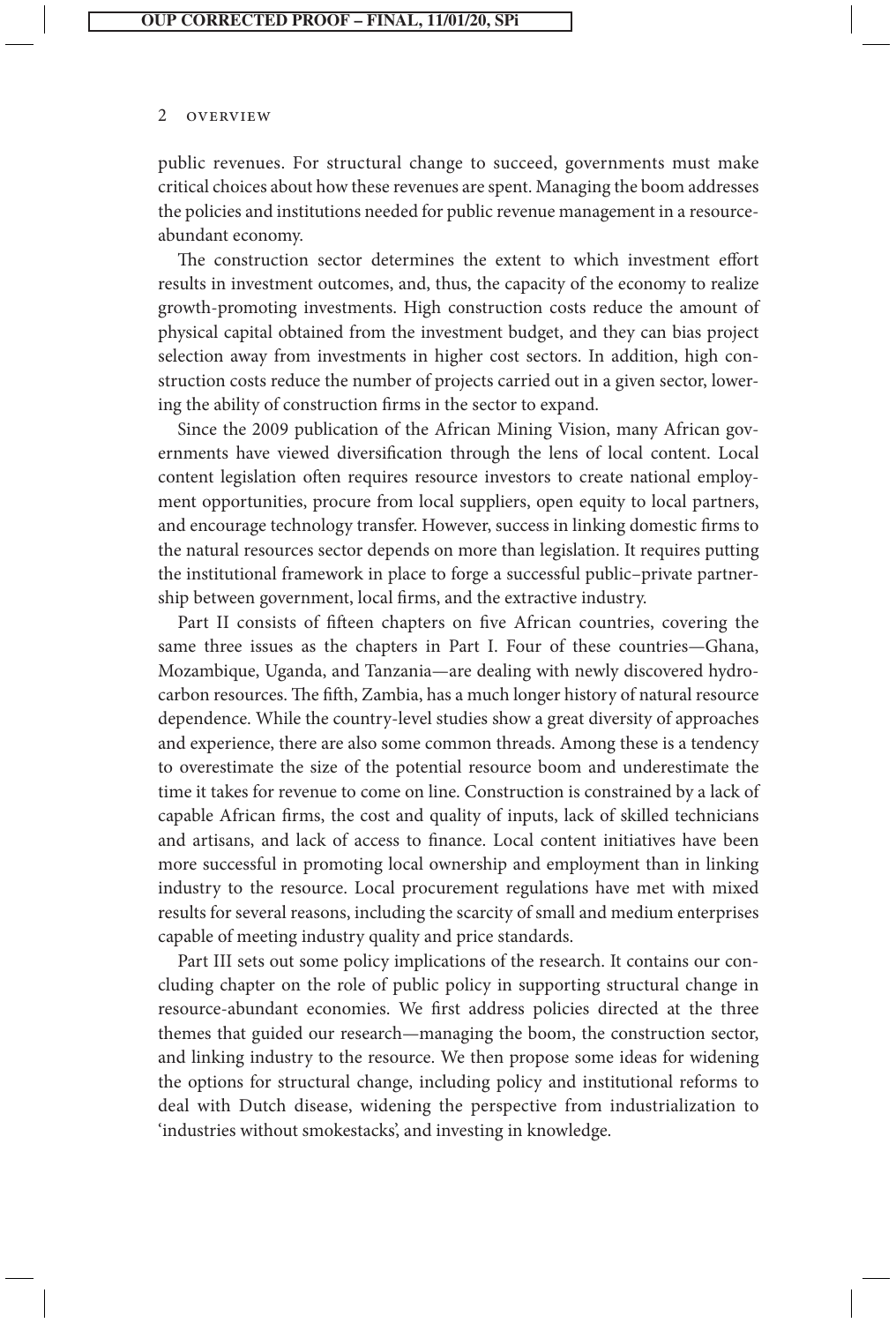#### **2. Resource abundance, risk, and diversification**

For the majority of resource-rich economies in Africa, economic structure matters for at least two reasons. The first is that countries whose exports are concentrated in one or two natural resources are vulnerable to significant risks of declining commodity prices and volatility. The second is that there is persuasive evidence that what an economy produces and exports matters for its long-term growth.<sup>4</sup>

## 2.1 Commodity prices and volatility

Concentration of output and exports in one or two commodities can expose resource-rich economies to long-run declines in commodity prices and price volatility. Global GDP growth has consistently outpaced the demand for commodities, and commodity prices are likely to continue their gradual downward path relative to manufactured goods and knowledge-intensive services. Long-term estimates of the rate of decline vary from –0.6 to –2.3 per cent per year. The reasons for this secular decline have been widely explored. They include low demand elasticities for primary commodities relative to manufactures and services, growth of substitutes, and rapid technological advances that have reduced the cost of extracting commodities (Dadush 2010).

Independently of their long-term trend, commodity prices are also likely to remain highly volatile. van der Ploeg and Poelhekke (2009) argue that volatility is a quintessential feature of the resource curse. The reasons for high volatility of commodity prices have also been widely discussed. They include low short-term income and price elasticities of demand and supply, long lead times before investment and supply respond to changing demand conditions, weather shocks, and policy-induced distortions that impede the orderly adjustment of commodity markets (Dadush 2010).

Historical data suggest that external shocks are especially important determinants of growth in resource-rich countries (Collier and Goderis 2007). While output variability in general is declining among African countries, the relative importance of external shocks as sources of output instability has increased in the past twenty years. Because of Africa's marked improvement in economic management, internal shocks—including conflicts and policy instability—have declined substantially. At the same time, there has been a relative increase in the vulnerability of output to external shocks, such as price volatility (Raddatz 2008).

<sup>4</sup> See for example, Haussmann, Hwang, and Rodrik (2007); UNIDO (2009).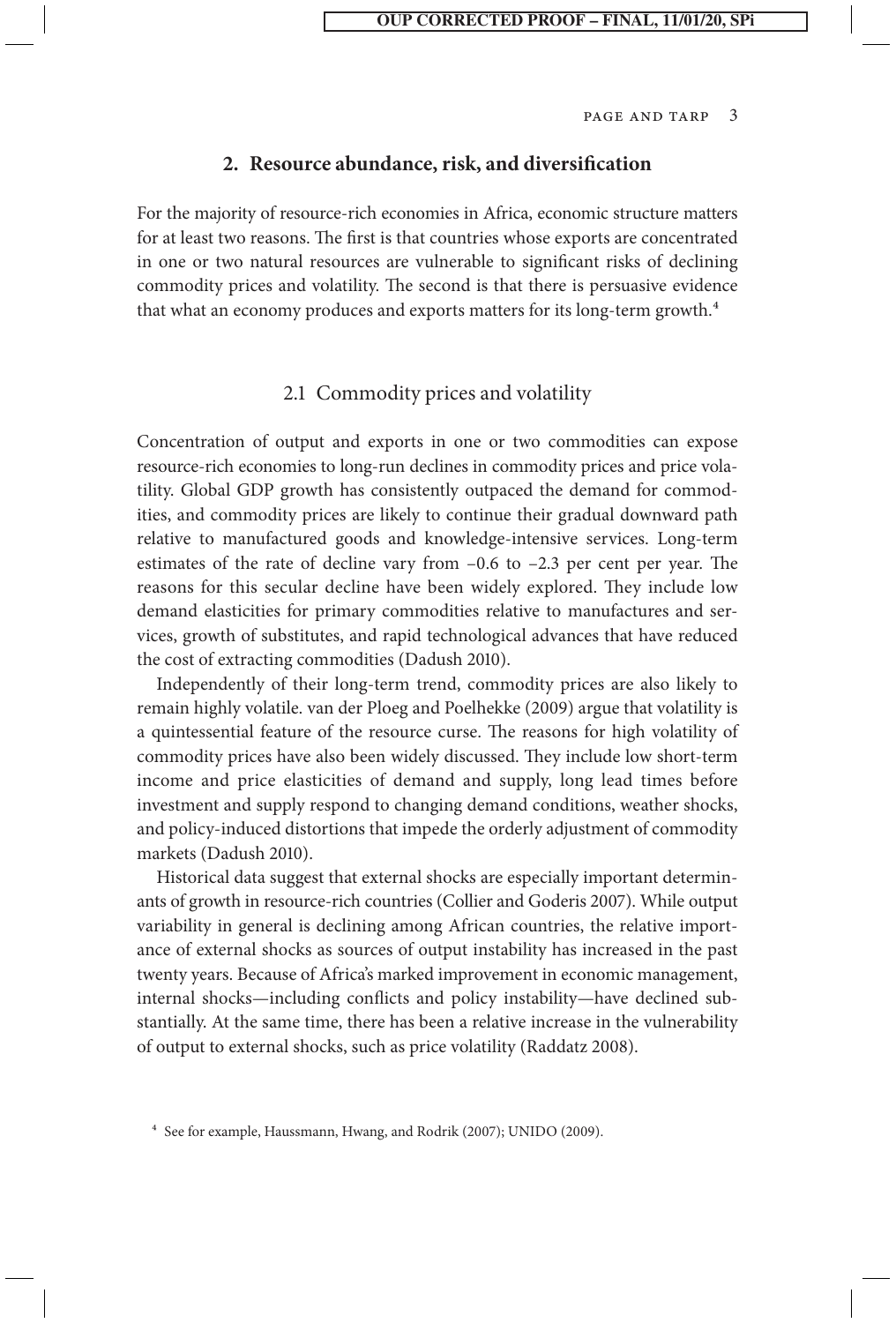The defence against volatility is diversification. Economic diversification can increase the resilience of countries to external shocks (Haddad et al. 2013). Both export and output diversification are associated with lower output volatility. The effect is manifest in low-income countries, where output volatility diminishes by 0.5 percentage points in the wake of diversification spurts. The effect of diversification on output volatility is primarily caused by a more evenly balanced export basket. This remains true even in countries that are more open to international trade, as measured by the ratio of exports and imports to GDP (IMF 2014).

## 2.2 Resource abundance and structural change

Income from resource extraction increases the demand for all goods. In the case of traded goods and services, imports at international prices can satisfy increased demand. On the other hand, rising marginal costs usually characterize the production of non-tradable goods, and their price will generally increase relative to internationally traded goods. The foreign exchange market reflects this in a real exchange rate appreciation. Because of these relative price changes, diversification into tradable goods production outside the resource sector is difficult, even with prudent management of overall spending. This is the 'Dutch disease', and it can limit the potential range of industries and services in which a resource-abundant economy is internationally competitive.

In the early stages of development, structural change links closely with diversification. Because most low-income countries are largely specialized in a narrow range of agricultural and other resource-based activities, structural change through reallocation of resources involves diversification into a more balanced production structure (IMF 2014). In Africa's resource-abundant economies, production and exports are highly concentrated and—apart from growth of non-traded services there is little evidence of structural change. As a result, the shares of agriculture and manufacturing in GDP are lower in the resource-rich economies than in middle-income benchmarks, and the manufacturing deficit is particularly large (Table 1.1). Other industry, mainly extractives, dominates the structure of output but not employment. Mines and gas fields do not generate many direct jobs.

Three quarters of the exports of Africa's resource-rich countries are in less than three sectors (UNCTAD 2016). This strong export concentration limits the potential for growth-enhancing structural change. Low-income countries with a more diversified export base experienced more rapid structural change over the period 1990–2010, and sectoral reallocations of resources tended to be more productivity enhancing. Moreover, diversified exporters experienced higher average within sector productivity growth (IMF 2014).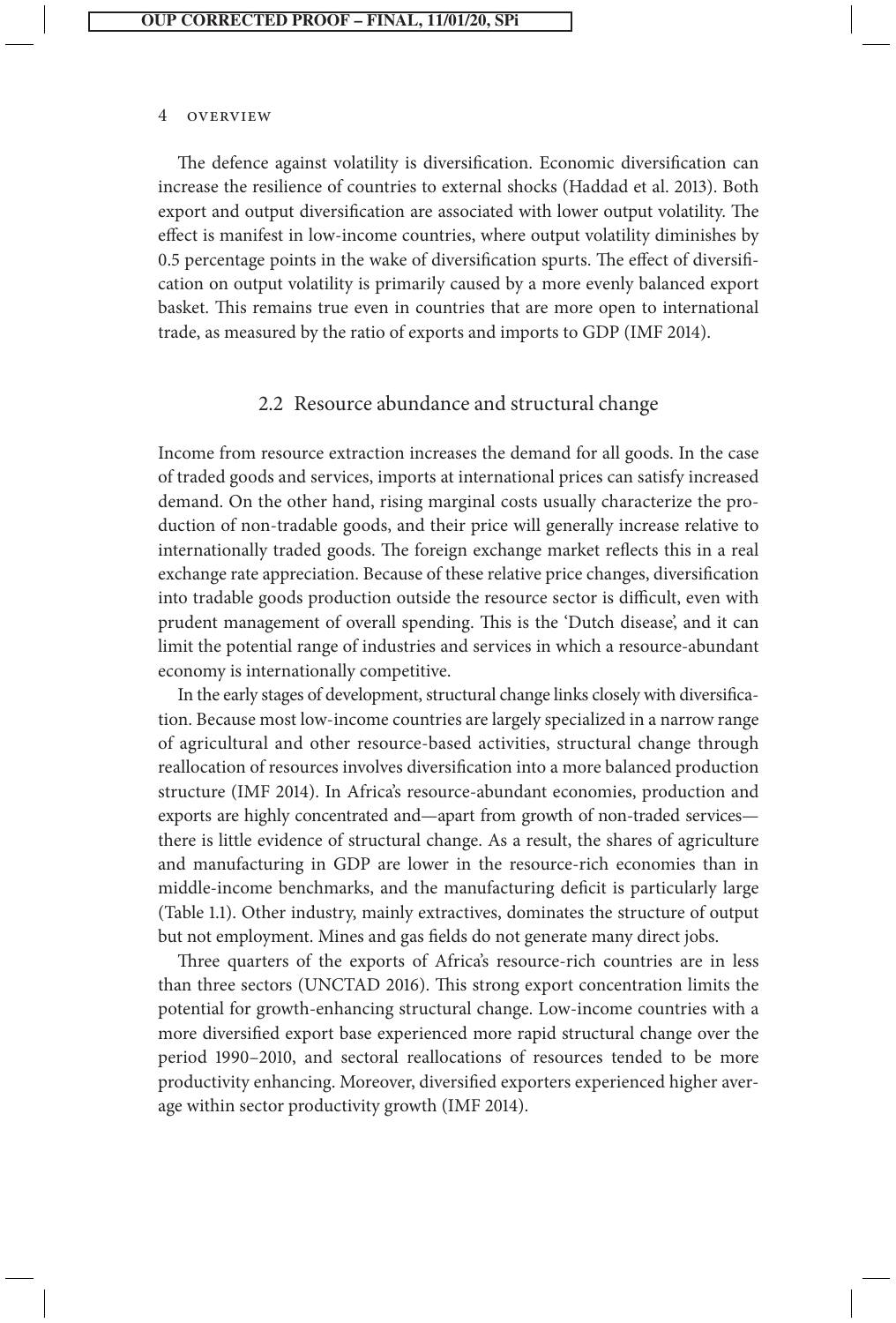|                                                                                                                                                             |      | Value Added Share                                                                                   |                      |              |              | Labour Share |      |                      |
|-------------------------------------------------------------------------------------------------------------------------------------------------------------|------|-----------------------------------------------------------------------------------------------------|----------------------|--------------|--------------|--------------|------|----------------------|
|                                                                                                                                                             |      | Agriculture Other Industry Manufacturing Services Agriculture Other Industry Manufacturing Services |                      |              |              |              |      |                      |
| Upper middle-income benchmark                                                                                                                               |      | 10.3                                                                                                |                      | 52.7         | 14.0         |              | 9.0  |                      |
| Lower middle-income benchmark                                                                                                                               | 21.7 | 12.2                                                                                                | 90.9<br>21.9<br>16.8 |              | 45.2         | 6.6          | 11.6 | 57.6<br>58.4<br>43.4 |
| Africa resource-abundant                                                                                                                                    | 17.8 | 44.3                                                                                                |                      | 44.2<br>21.1 | 45.4<br>63.1 |              |      |                      |
| Africa low-income                                                                                                                                           | 27.8 | 11.8                                                                                                |                      | 49.3         |              |              |      | 25.2                 |
| Votes: Angola, Botswana, Cameroon, Republic of Congo, Cote d'Ivoire, Equatorial Guinea, Gabon, Ghana, Guinea, Mauritania, Mozambique, Namibia, Nigeria, and |      |                                                                                                     |                      |              |              |              |      |                      |

Table 1.1 Structural characteristics of Africa's resource-abundant economies **Table 1.1** Structural characteristics of Africa's resource-abundant economies

*Notes*: Angola, Botswana, Cameroon, Republic of Congo, Cote d'Ivoire, Equatorial Guinea, Gabon, Ghana, Guinea, Mauritania, Mozambique, Namibia, Nigeria, and Zambia classified as resource-rich middle-income countries (World Bank 2012). Zambia classified as resource-rich middle-income countries (World Bank 2012). We constructed the benchmark economies by identifying a group of currently middle-income countries at the time at which they crossed the World Bank GNI threshold<br>for middle income. The economic structure of the benchmark i We constructed the benchmark economies by identifying a group of currently middle-income countries at the time at which they crossed the World Bank GNI threshold manufacturing, other industry, and services—in the benchmark year, for the following countries: China (2000), India (2007), Indonesia (2004), Korea (1968), Malaysia for middle income. The economic structure of the benchmark is simply the average of the shares of value added and employment in four broad sectors—agriculture, (1968), Philippines (1976), and Thailand (1987). (1968), Philippines (1976), and Thailand (1987).

Sources: World Bank WDI database 2018; de Vries, Timmer, and de Vries (2013). Authors' calculations. *Sources*: World Bank WDI database 2018; de Vries, Timmer, and de Vries (2013). Authors' calculations.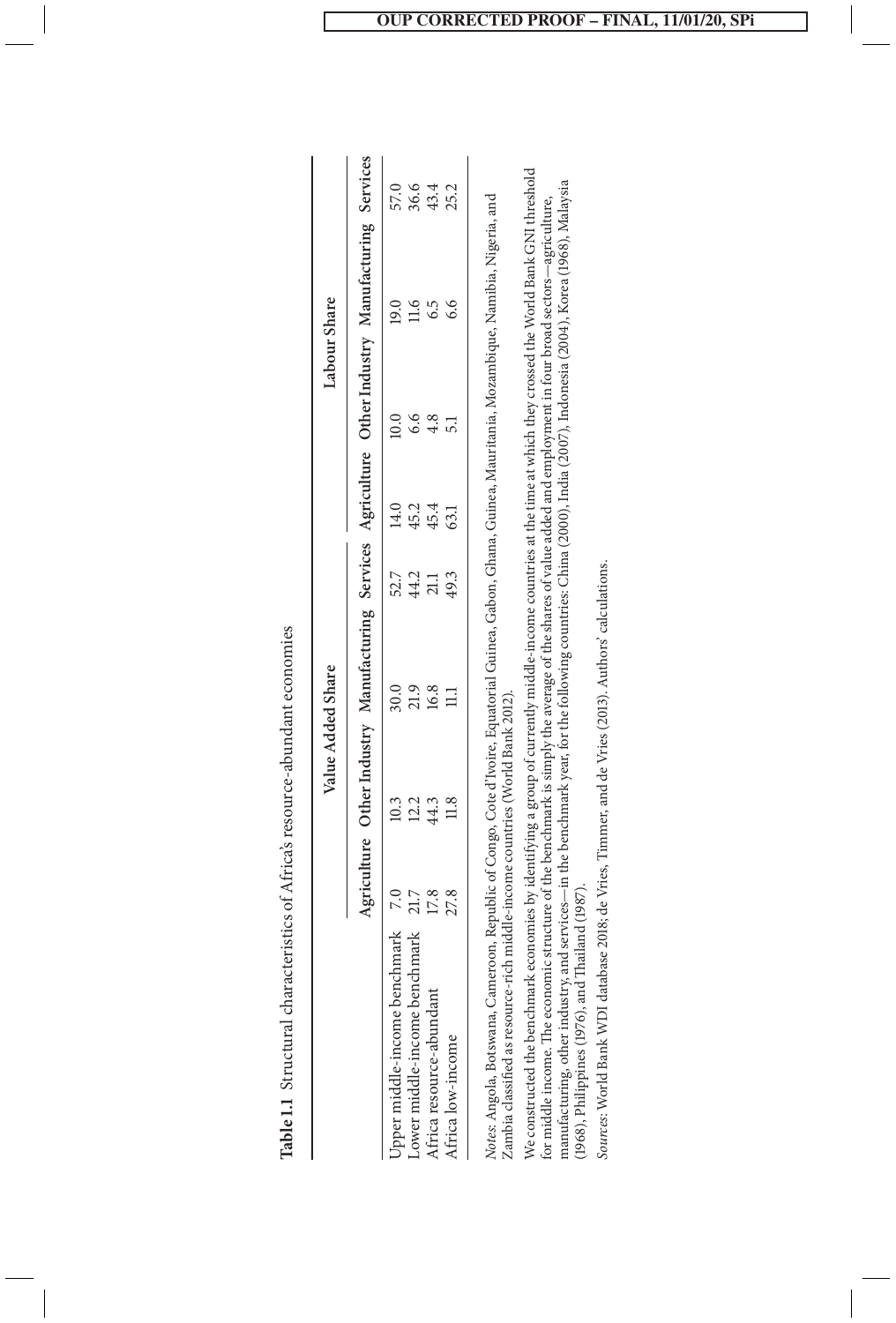#### 2.3 Implications for long-run growth

Growth and diversification correlate, although the relationship displays considerable cross-country heterogeneity. Initial diversification is on average positively associated with subsequent growth. The size of the growth boost associated with export and output diversification is economically significant. A one standard deviation increase in export product diversification in low-income countries raises their growth rate by about 0.8 percentage points. Similarly, a one standard deviation increase in output diversification raises the average annual growth rate by about 1.4 percentage points. In addition, large increases in diversification are associated with subsequent growth accelerations (IMF 2014).

One reason why diversity matters for growth is that diverse economies appear to be better able to take advantage of opportunities in global markets, as they emerge. Cross-country evidence suggests that output diversification leads to export diversification.5 This is consistent with the idea that economies build competence and then enter global markets in more complex and sophisticated products. Empirical studies (Haussmann, Hwang, and Rodrik 2007; UNIDO 2009) have found that there is a strong, positive relationship between the level of sophistication of a country's exports and its subsequent growth.6 Another reason why diversity spurs growth is that a wide range of activities provides a broad basis for the entry and exit of firms, and this 'churning' raises economy-wide productivity (Syverson 2011).

## **3. Understanding the boom**

While the relative price changes that accompany natural resource extraction are unavoidable, public policy can mitigate them. Tradable goods production will expand or contract according to whether it is internationally competitive. This depends partly on the exchange rate and partly on the investments and institutional innovations that governments make to enhance competitiveness. Understanding the size and timing of the boom and putting in place the policies and institutional structures needed to manage resource revenues and public investments are essential first steps to support structural change in resource rich economies.

<sup>5</sup> See Imbs and Wacziarg (2003) and Cadot, Carrere, and Strauss-Kahn (2011).

<sup>6</sup> This research measures the degree of sophistication of a product or export based on the per capita incomes of the countries that 'intensively' export it. If mostly high-income countries export a product, the associated income level is high, and the classification of the product is sophisticated. Measured in this way, sophistication directly reflects higher productivity—firms that export goods characteristic of richer economies must have productivity levels greater than would be predicted from their host country level of income.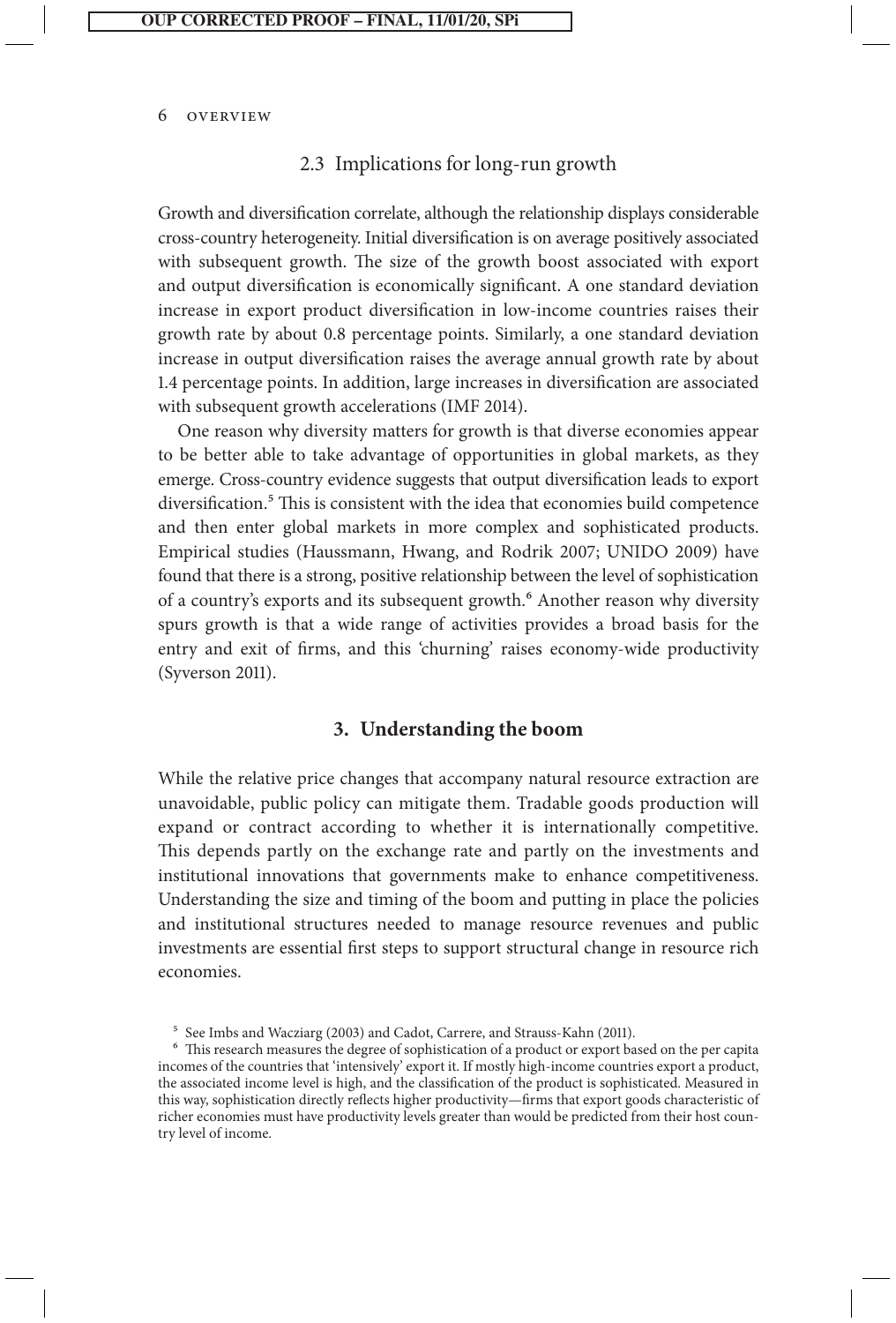#### 3.1 How much revenue and when?

The early questions posed by a natural resource discovery are mostly questions of public financial management. In chapter 2, Mark Henstridge argues that the first questions should be how big is the revenue boom likely to be and when will revenue come on line? These are often the questions least well understood by politicians and the public. Sometimes it can take a decade or more to take the steps that move an economy from the discovery of a new mineral deposit to a point where there is material mineral revenue showing up in the public finances.

Henstridge points out that in addition to uncertainty about the size and timing of the revenue flow, resource revenues can be highly volatile. Even if prices are stable and production volumes constant, revenues will often change from year to year. This is because the relationship between the value of production and the revenue associated with it can change as the fiscal regime accommodates a phase of cost recovery, or the capital allowances carried forward change, or the interest cost of finance changes. In Tanzania, for example, the central projection of revenue from the possible LNG project varies each year, even though the price assumption is constant and the assumption of volumes of production after a ramp-up phase is flat through to a period of decline.

The experiences of Ghana, Mozambique, Tanzania, and Uganda show that in general the size of the boom is overestimated and the delay in receiving revenues is underestimated. There has been almost no public discussion of the possible volatility of revenues to the treasury, in part because of lack of transparency regarding the terms of extraction agreements between the foreign investor and the government. This has frequently led to a great deal of confusion about the projected revenues, and at times suspicion of corruption.

Ghana experienced difficulties controlling fiscal expenditures in the face of optimistic revenue projections. In chapter 5, Ernest Aryeetey and Ishmael Ackah point out that in 2009 the World Bank estimated that Ghana would earn US\$20 billion in the period 2012–30 from oil production from its Jubilee field. In reality, petroleum has contributed less than 10 per cent to government revenue, averaging about 7.5 per cent for the first five years of oil production.

Writing in chapter 8, Alan Roe argues that in Mozambique inflated expectations about the availability and timing of future public revenues following the large hydrocarbon finds offshore in Cabo Delgado Province led to a debt crisis. The government contracted very large external loans to public companies and government-linked organizations on the assumption that Mozambique would quickly become a global gas exporter. Projections of future government revenues including by the IMF—had assumed that development of the field would proceed quickly and used informed guesses of what the negotiated terms and cost structures might be. In fact, the timelines for the LNG projects were delayed several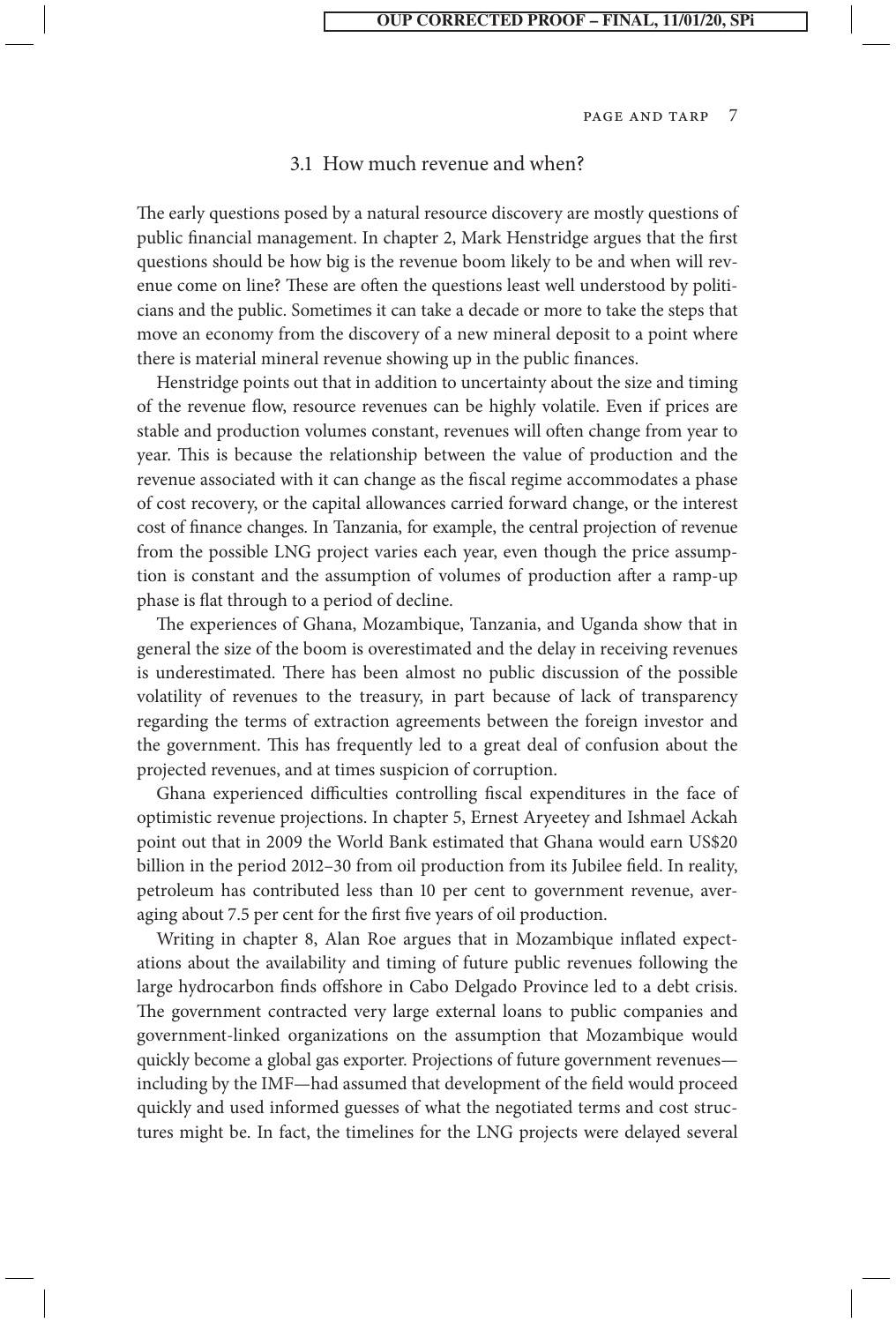times, and the most recent projections assume that additional resource revenues will not flow before 2023 at the earliest.

In chapter 11, Mark Henstridge projects that in Tanzania the revenue stream will peak in 2040 at about 1.9 per cent of GDP or US\$54 per person, if production of gas starts in 2021. Writing in chapter 14, Sebastian Wolf and Vishal Potluri project oil revenues in Uganda to begin in 2021 with peak revenue between 2025 and 2028. In per capita terms, they project revenues of up to US\$83 at peak oil extraction and US\$38 on average over thirty-three years. As a percentage of non-oil GDP, the oil revenue would be 13 per cent at peak and 6 per cent on average. In both cases the likely size and timing of the windfall suggests that it will not be large enough to be transformative.

Zambia is a country with a long history of copper mining, and a mixed history of managing copper revenues. In 2018 it found itself facing a bullish price outlook for copper and other commodities (notably cobalt). In chapter 17, Robert Liebenthal and Caesar Cheelo observe that the range of possible public revenue outcomes is large, and some projections do not forecast a significant increase in public revenues. Despite this uncertainty, fiscal balances in Zambia have deteriorated, as deficits have grown since 2014.

## 3.2 Save or spend?

Prudent public revenue management requires establishing how much public spending should increase and how much to save before resource revenues begin to accrue to the treasury. Sustainable development depends on converting rents from resource extraction into other sources of income. Accordingly, it is necessary to save and invest some revenue. In chapter 2, Henstridge argues that the widely used rules governing saving from non-renewable resources—such as those implied by the permanent income hypothesis, or the 'bird-in-hand' rule—tend to place excessive weight on the welfare of future generations and encourage the accumulation of foreign assets.

In a poor, capital-scarce economy he observes, this is inappropriate for two reasons. First, it is likely that future generations will be richer, making it reasonable for government to use a portion of the oil windfall to increase the consumption of today's poor.7 Second, the returns to domestic investment in a capital-scarce economy should exceed those offered by foreign assets (Collier, van der Ploeg, Spence, and Venables 2010). Henstridge offers one very important qualification to this judgement: *provided funds are well invested*.

<sup>7</sup> Indeed, one strand of the literature argues for the direct distribution of a share of oil revenues to citizens (Gelb and Majerowicz 2011).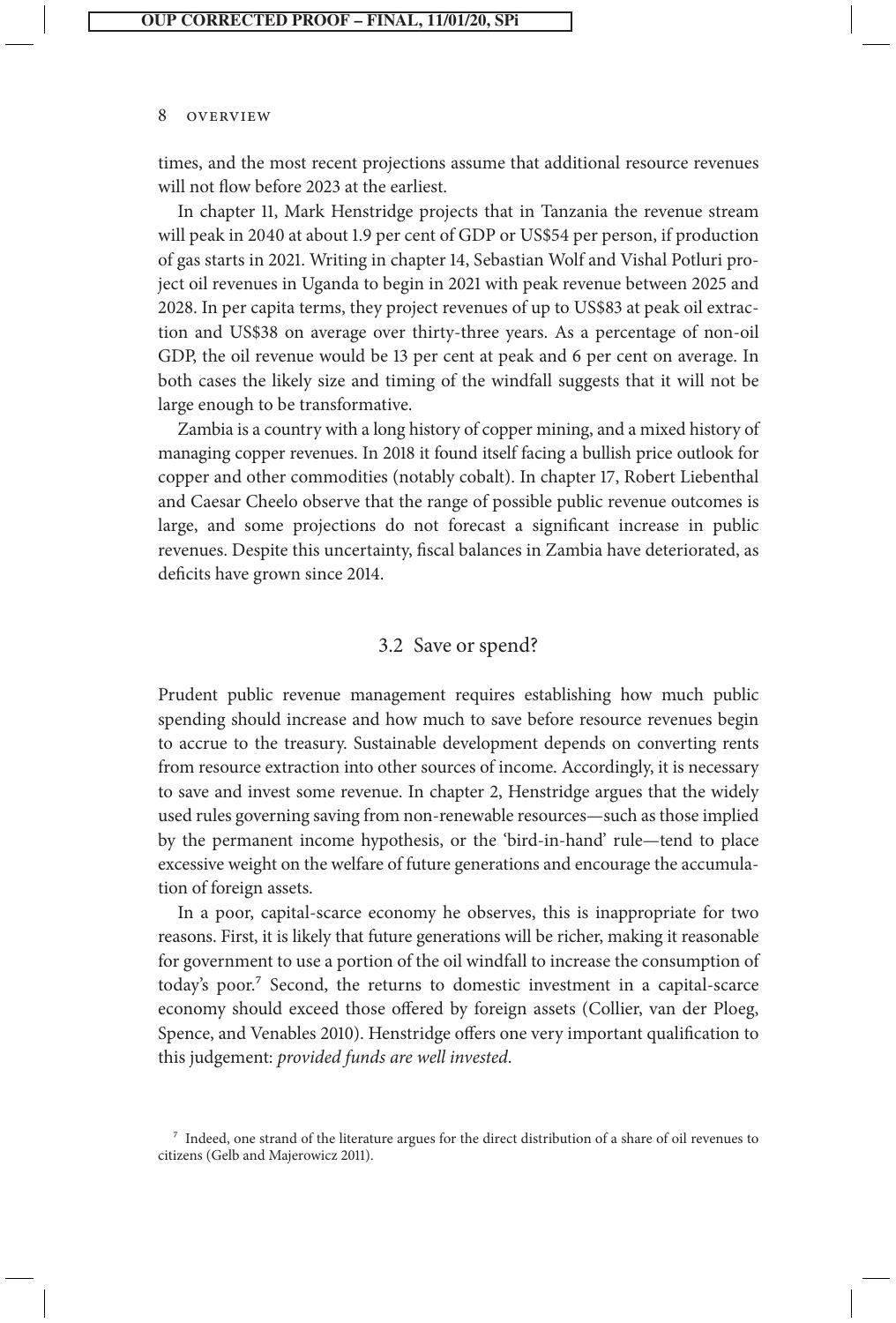#### 3.3 Paying it forward: debt financing

The country studies reveal a new wrinkle in public expenditure management in emerging resource-exporters: some countries have responded to the news of a resource windfall by increasing public expenditure and accumulating debt well ahead of the income coming on stream. Ghana's external debt to GDP ratio increased from 37 per cent in 2009 to 50 per cent in 2016. Mozambique's debt to GDP ratio shot up from around 40 per cent in 2012 to now around 130 per cent. Heavy international and domestic borrowing has driven up public debt, and the government issued public guarantees of loans amounting to US\$2.3 billion (about 20 per cent of GDP) beginning in 2013. Public payments arrears have also become a problem. In Zambia, the public debt stock rose from 36 per cent of GDP in 2014 to 62 per cent in 2015, and the IMF predicts that it will reach 72 per cent of GDP by 2023. Both Mozambique and Zambia are classified by the IMF as at risk of debt distress. Ghana's medium-term debt trajectories have worsened, and gross financing needs are likely to remain elevated in the near term. As Alan Roe points out in chapter 8, any increased borrowing still needs to be cognizant of both the fiscal productivity of the extra spending—how much extra tax revenue it will generate and how quickly—and of the additional debt service in the period *before* the large expected extractive revenues actually accrue. Significant additional fiscal slippages could seriously jeopardize debt sustainability in all three countries.

In contrast, Tanzania and Uganda have successfully resisted the temptation to front-load public expenditures. In Tanzania, total public and publicly guaranteed debt was 36.2 per cent of GDP at end-2015/16. Although the share of commercial financing has increased to about 30 per cent, official bilateral and multilateral creditors continue to be the major financiers, accounting for more than two thirds of external debt at end-2015/16. Uganda's external debt was about 21 per cent of GDP in 2016. Although scaling-up of investment spending has increased fiscal pressure, revenue collection strengthened significantly over the last few years, albeit from a low base. Domestic debt is low. Public and publicly guaranteed debt is mostly concessional multilateral debt, and Uganda has made no effort to tap external private debt markets. The government plans to increase its debt stock further to 47.8 per cent by 2022 and expects future oil revenues to play an important medium-term role in debt management.

#### 3.4 Setting the rules

Ironically, a long lead-time before revenues begin to flow—while it increases pressures to borrow and spend—can be beneficial to resource exporters. Countries with new discoveries have a window of opportunity to make decisions about savings rules and public expenditures and lock them in before pressures to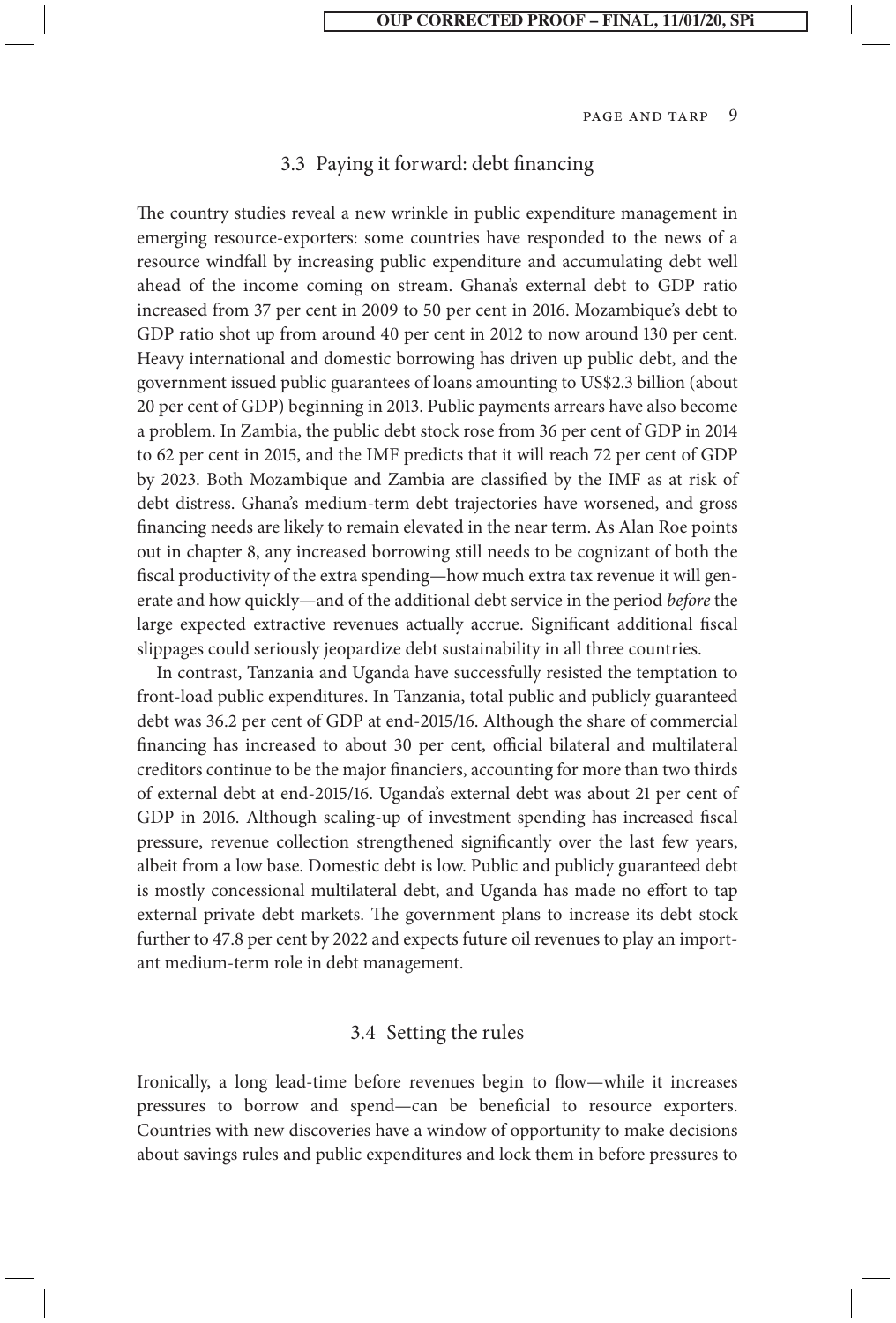spend become irresistible. Henstridge reminds us that recognizing volatility matters as well, because it makes building a budget and managing fiscal and monetary policy harder. Ghana provides both a model of how governments can use this space to establish the institutional framework needed and a cautionary tale of how pressures to spend can undermine their efforts. Ghana's Petroleum Revenue Management Act 2011 together with its 2015 amendment were intended to establish the highest international standards of transparency and good governance in the management of petroleum revenue and savings. The law established processes for the collection, expenditure, investment, and accountability for the use of oil revenues, and a new Public Interest and Accountability Committee was set up to oversee the management of petroleum revenues.

Under the Act, the budget should receive 70 per cent or less of expected petroleum revenues based on a seven-year moving average price. The intention is that the residual is deposited in two institutions, the Ghana Stabilization Fund, designed to cushion government expenditure when there is a petroleum revenue shortfall and the Ghana Heritage Fund, a fund for future generations. Aryeetey and Ackah point out that weak fiscal management means that the rules are not followed. Successive finance ministers have used their power to 'cap' the Stabilization Fund and use the revenues released for debt service. This has led to the depletion of the Stabilization Fund to less than 20 per cent of its estimated value and rendered it incapable of smoothing government expenditure in case of oil revenue shortfalls<sup>8</sup>

In Uganda, the five-year period after 2010 saw a substantial slow-down in activity in the oil sector. Wolf and Potluri note in chapter 14 that the government used the time to develop a more solid policy and legal framework for the oil sector. The Public Finance Management Act of 2015 included provisions for the management of oil resources and created a Petroleum Fund. Withdrawals from the fund support the annual budget, via transfers into the consolidated fund or investments in the Petroleum Revenue Investment Reserve, designed to be a sovereign wealth fund holding assets abroad. Appropriations to the reserve need authorization from parliament. The Medium-Term Budget Framework is required to outline expenditure priorities and clearly indicate expected annual withdrawals. The government has adopted the non-oil, non-grant deficit as a fiscal anchor, and every new parliament sets the deficit limit. While this allows government to react to unforeseen circumstances, it ties the fiscal rule to the political cycle. When a new government comes into power, the temptation to tap into the Investment Reserve fund to finance quick achievements is great.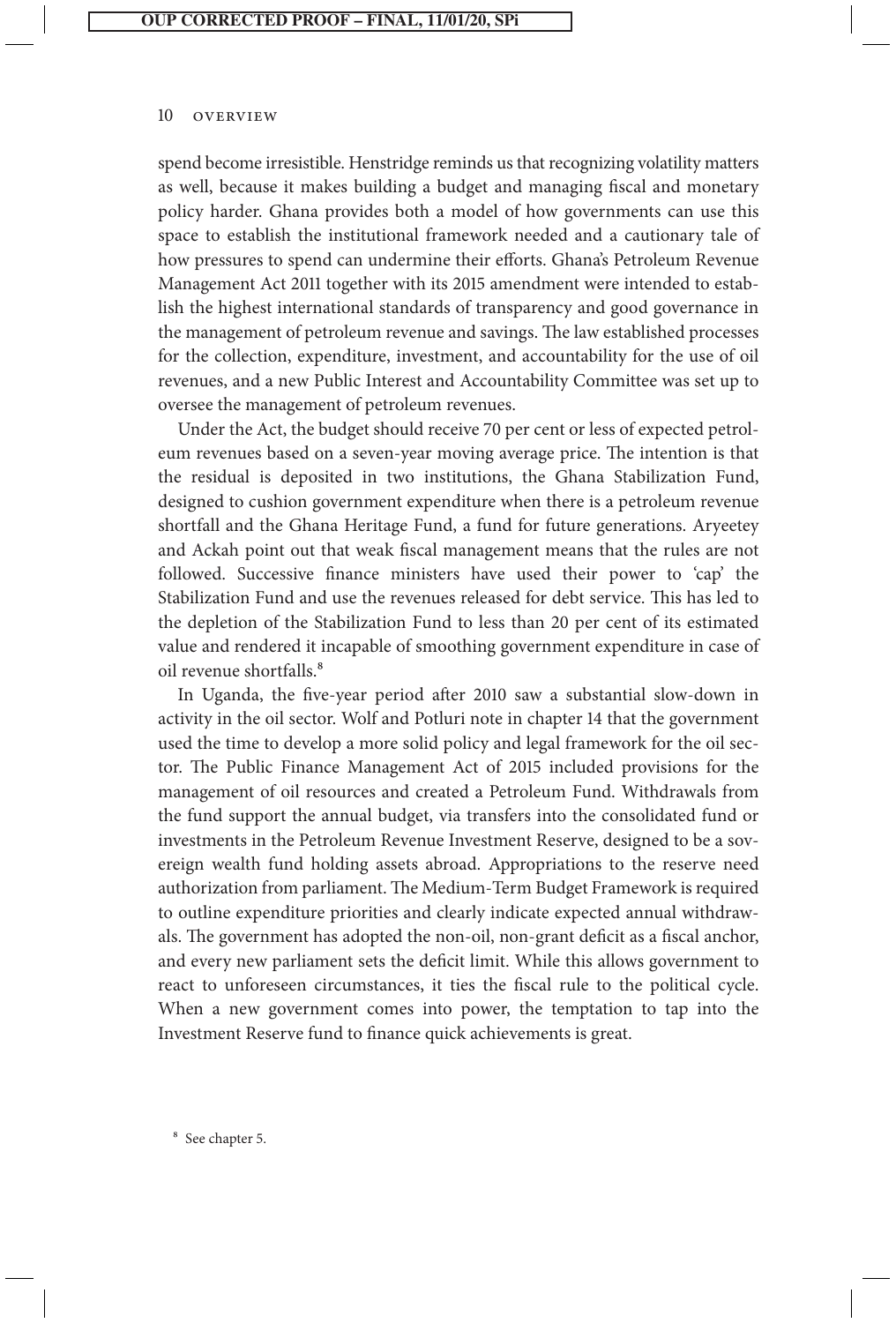#### 3.5 The quality of public spending

The country studies suggest that two factors often undermine the quality of public spending out of resource revenues. These are the quality of project appraisal and selection and the budgeting of the recurrent costs of maintenance. In all the country cases, institutional structures and rules designed to address these issues appear to have been only partially successful.

In Ghana, the Petroleum Revenue Management Act lists several priority areas—agriculture, education, health, roads, alternative energy, security, potable water, sanitation, and environmental protection—in which the government can invest oil revenues. The minister of finance was to prioritize not more than four areas for the medium-term investment programme. Aryeetey and Ackah note that oil revenues were in practice spread over a wide range of projects outside the priority areas, leading to cost and time overruns. When the priority areas were set at five in 2018, a new challenge emerged, the need to 'prioritize within priority expenditures'. When government selects a priority area like agriculture, it is possible to spend funds for irrigation, fertilizer subsidies, seeds, agriculture training and extension, but there is no clear guidance as to how priorities among these are to be established.

Roe observes in chapter 8 that Mozambique's recent poor record of debt management and growth reflects in part the consequences of three failures of decision-making in public investment. These were a failure to select public investments by reference to sound economic criteria, a systematic tendency to use overly optimistic predictions of prices, costs, and impacts, and a serious lack of information at the time of implementation on the likely rates of return on investments and their impact.

Liebenthal and Cheelo report that currently there is no public investment management system in place in Zambia.9 Although a Public Investment Planning Department has been established in the Ministry of National Development and Planning, it lacks authorizing legislation and capacity. No formal system for project identification, screening, or appraisal is in place, and economic analysis of proposed major investments is not undertaken. They conclude that mining revenues are likely to be pooled with other revenues towards honouring the public wage bill, interest payments on debt, and payments of arrears.

Frequently governments make public investments without adequate provision in the budget for recurrent costs of maintenance. On average about 30 per cent of the infrastructure assets of a typical African country needs rehabilitation (Briceño-Garmendia et al. 2008). This reflects a legacy of underfunding for infrastructure maintenance, and over time represents a major waste of resources, since

9 See chapter 17.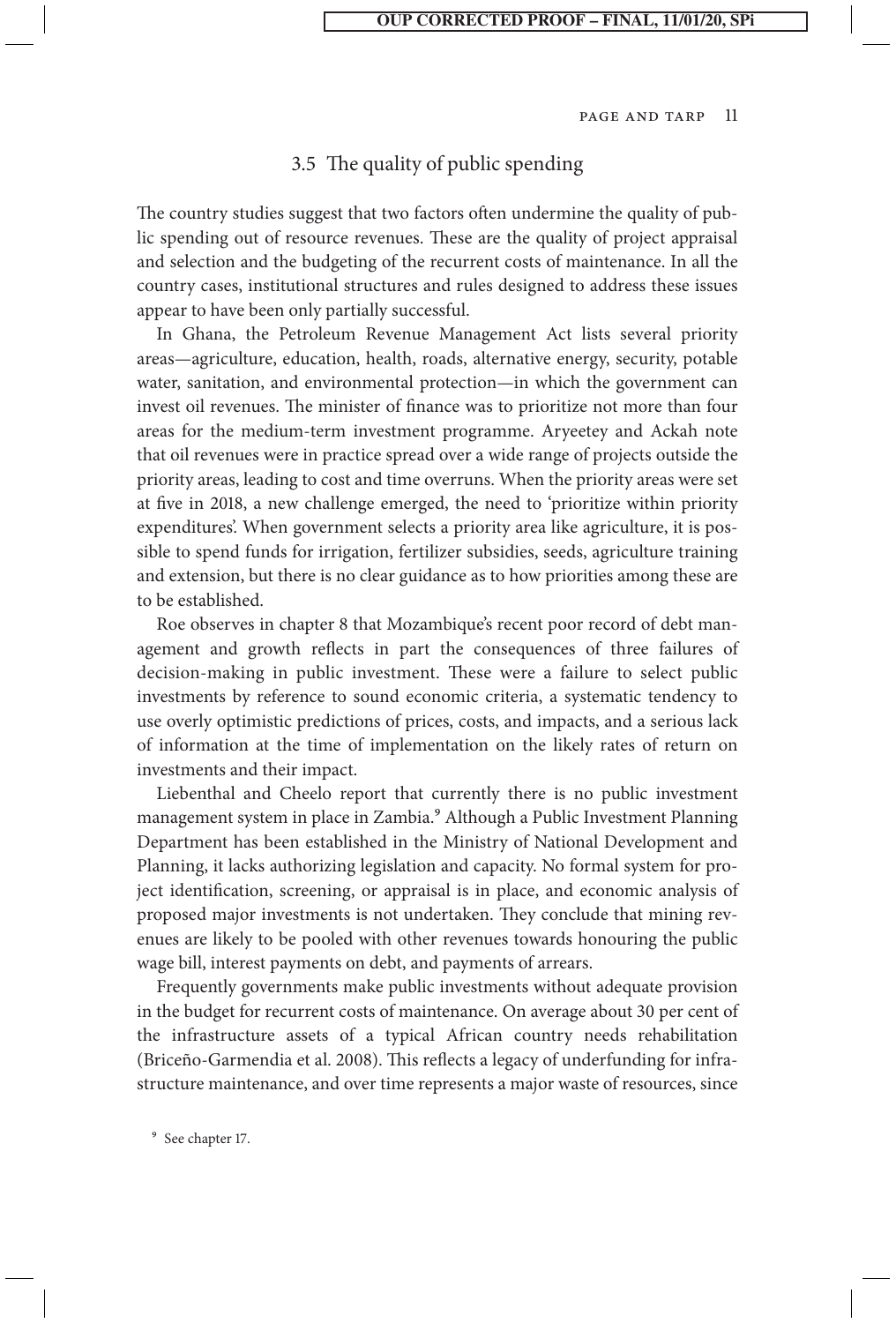the cost of rehabilitating infrastructure assets is several times higher than the cumulative cost of sound preventive maintenance. In the roads sector, for example, many countries fail to cover basic maintenance and rehabilitation needs and find themselves in a downward spiral with respect to road quality.

Lack of adequate provision for maintenance is especially dangerous in the case of spending out of resource revenues. Poor maintenance can seriously degrade the returns to investments, but investments in the domestic economy must offer higher returns than foreign assets, if they are to meet the investment rule. Some reallocation of resources from investment to maintenance merit consideration, particularly in countries that show low levels of maintenance expenditure. Liebenthal and Cheelo argue that in Zambia, multi-year budgeting of investment projects and protection of funding is not taken seriously and no standardized procedures are in place for project monitoring. They argue that maintenance of existing assets deserves a higher priority than much new construction.

Uganda was one of the early adopters of the Medium-Term Expenditure Framework, which in principle should accommodate better planning of maintenance expenditures. In practice, it has been less successful. Uganda established a Road Fund in 2010 with the mandate of funding maintenance on all roads. Despite the Fund, adequate resources are not devoted to routine and periodic maintenance of the main road networks. In fact, Uganda is one of the countries in Africa that has the largest divergence between actual and required spending on road maintenance (Ranganathan and Foster 2012).

#### **4. The construction sector**

Investing resource revenues requires public expenditures that transform resources 'below the ground' into physical assets 'above the ground'. The construction sector is central to this process. Writing in chapter 3, Martina Kirchbirger argues that construction determines the ability to transform investment effort into investment outcomes in at least three ways. First, higher construction costs decrease the amount of infrastructure a country can afford for a given investment budget and tend to reduce maintenance expenditures and the lifespan of assets. Second, higher costs may affect project selection. If a minimum rate of return criteria is relied on to select projects, high construction costs will decrease the likelihood of choosing a project in a high cost sector. If construction costs differ systematically by sector, this will affect the composition of public spending. Third, there are important potential feedback effects. High construction costs can reduce the number of projects implemented in a given sector. Because contractors must often prove that they have experience in handling similar projects in the past, this restricts the type of contracts that a given firm can take on, limiting its ability to expand.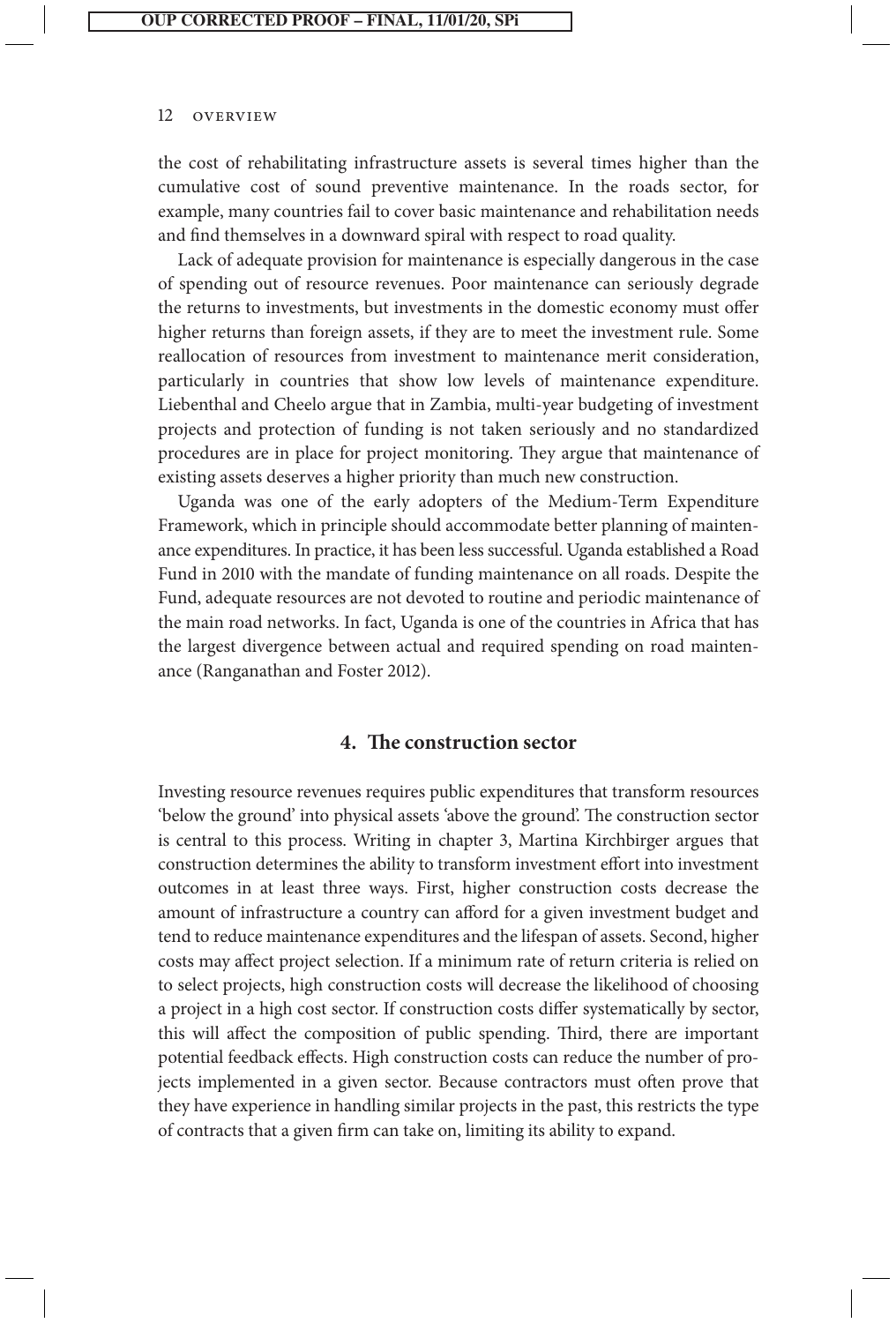Because of the diversity of construction activities, cross-country evidence on the impact of higher construction costs on investment outcomes is limited. There is, however, evidence from a large sample of countries that higher construction costs are significantly associated with poorer road infrastructure. A 10 per cent increase in unit road-construction costs, for example, is associated with a country-level reduction of 0.7 per cent in the kilometres of paved roads per person and a 0.4-point reduction in the quality of the trade- and transport-related infrastructure index component of the World Bank Logistics Performance Index (Collier, Kirchberger, and Söderbom 2016).

In addition to its role in determining the efficiency of public investment, construction has an important direct link to the natural resource sector itself. The construction phase of a resource project begins once a contractor makes what is widely known as a 'final investment decision' (FID). Oil and gas projects differ from mining in terms of their level and sequencing of demands on the construction sector. Henstridge notes that the construction phase of an oil and gas project is when the big capital investment takes place. In oil and gas, this can amount to several billion dollars, much of which might be offshore. In mining, capital expenditure is lower in the construction stage, but it will often continue during the life of the project. In both cases, some of the capital investment is on highly specialized precision engineering, while other components of these projects are construction activities such as bricklaying, carpentry, metal works, plumbing, and electrical. The extent to which the domestic economy can benefit from the construction phase depends on the capacity of the sector to respond in terms of price and quality to the standards of the natural resource investors.

#### 4.1 Construction costs

Kirchbirger argues that measuring the cost of construction across countries is difficult for several reasons. The construction sector produces highly differentiated outputs, such as roads, buildings, and bridges, making direct comparisons difficult. Different types of construction methods may also lead to very different unit costs. Evidence on construction costs in our case-study countries varies substantially, reflecting differences in project selection, market structure, origin of supplying firms, and bidding procedures.

In chapter 12, Geraldine Kikwasi and Cecilia Escalante observe that foreign contractors carry out most large-scale construction in Tanzania. Local Tanzanian contractors have a market share of just 33 per cent against 67 per cent for foreign contractors. While this poses problems from the point of view of capability building in the domestic construction sector, it means that the supply price of construction services on major public investment projects is less sensitive to domestic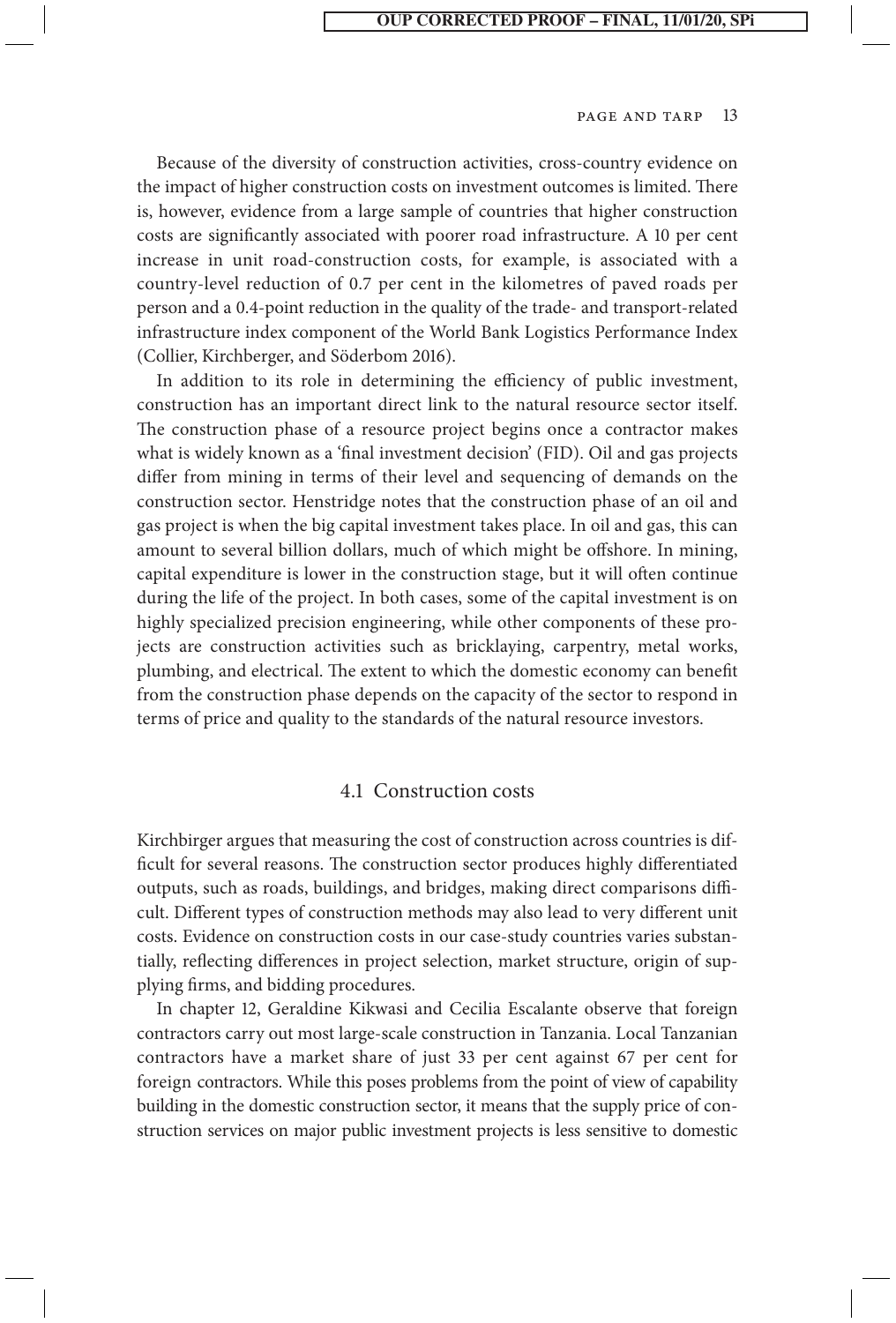supply constraints.<sup>10</sup> Caesar Cheelo and Robert Liebenthal, writing in chapter 18, argue that while entry barriers in road construction, civil works, and mining are moderate in Zambia, the sector is highly concentrated and comprised of a set of oligopolies across the differentiated construction product groups. Information asymmetries offer significant possibilities for collusion, raising bid prices. In Uganda, Emanuele Colonnelli and Nicole Ntungire report that construction costs, particularly for civil works and non-residential buildings, have outpaced overall inflation significantly and appear to be accelerating. Although prices for the construction sector as a whole fell by 0.4 per cent between December 2016 and December 2017 (dampened by a slump in residential housing prices), prices for civil works rose by 3.1 per cent, reflecting the surge in public investment.<sup>11</sup>

Where construction inputs are largely imported, or foreign firms dominate the industry, costs are subject to macroeconomic shocks. In chapter 6, Nkechie Owoo and Monica Lambon-Quayefio point to exchange rate volatility as a major source of price shocks in Ghana's construction sector. Heavy dependence on imported raw materials such as high-tensile steel and skilled and expatriate labour leads to higher costs during periods of exchange rate depreciation. Cheelo and Liebenthal find similar macro-driven price shocks in Zambia, including the adverse business shocks and uncertainty associated with the local currency collapse from mid-2015 through most of 2016.<sup>12</sup>

## 4.2 Firm capabilities in construction

Firm capabilities are the knowledge and working practices used by firms during production. Productivity is one dimension of capability. The other dimension is quality, which in construction embraces a much wider range of characteristics for example design, adherence to standards, and ability to bid—than the technical characteristics of the product itself. Productivity and quality depend in turn on the knowledge of the individuals, both managers and workers, who make up the firm (Sutton 2012).

Because capabilities are hard to codify they are difficult to measure. To understand construction firm capabilities in Africa better, Kirchberger uses the World Bank major contracts award database which contains World Bank-financed prior-review contract awards from 2004–2018. She finds that sub-Saharan Africa lags other developing regions in supplying civil works to open bid contracts. Companies based outside the region supply about half of the contracts above US\$2 million in sub-Saharan Africa, and regional suppliers carry out less than one third of contracts of at least US\$50 million. Chinese and Indian firms have captured an increasing share of African contracts, while sub-Saharan African contractors are virtually inactive in other regions.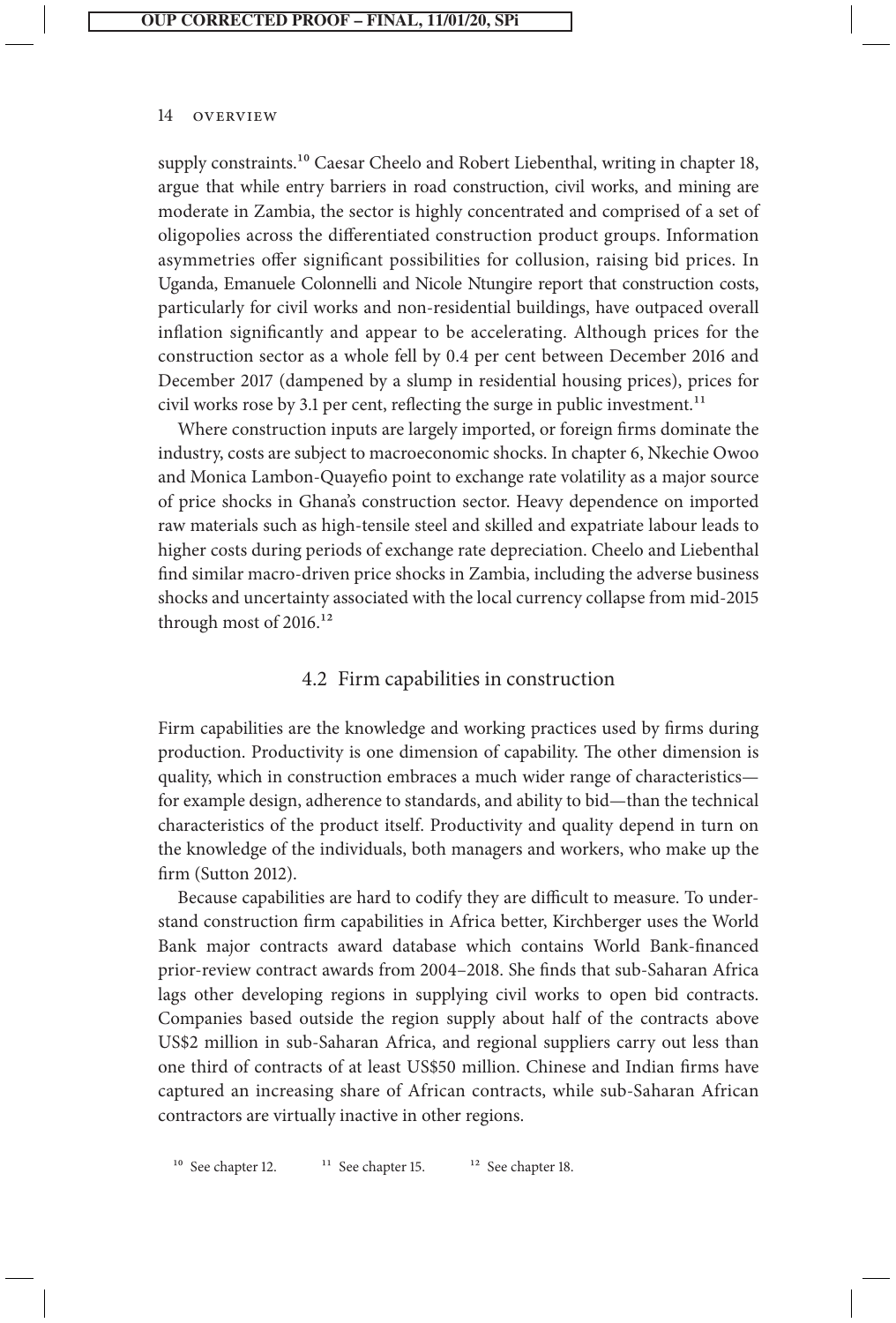Zhang and Gutman (2015) suggest that most African construction firms lack the minimum capabilities needed to succeed in competitive bidding processes. Asher, Kirchberger, and Novosad (2018), for example, show that about 30 per cent of bids submitted for road maintenance contracts in Tanzania are disqualified immediately. Failure to conform to the terms, conditions, and specifications stipulated in the bidding documents is the main reason for disqualification. The requirement to submit all documents in English is an important barrier for smaller contractors.

The country studies provide further evidence of limited firm capabilities. In Tanzania, for example, clients perceive that contractors lack qualified staff, exhibit poor knowledge of tendering procedures, and lack financial and project management skills.13 In chapter 9, Antonio Cruz, Francisco Fernandes, Fausto Mafambissa, and Francisco Pereira identify lack of planning and management capacity as a major constraint to the growth of local construction firms in Mozambique. Specialized technical services for large projects—such as feasibility studies, inspections, surveys, laboratory tests, and quality control—must be imported.

In chapter 15, Colonnelli and Ntungire report the results of a survey of contractors in Uganda. The firms responding to the survey are relatively young. Sixty-five per cent of firms started operations after 2004 and only 10 per cent began operations before 2000. Interestingly, the majority of owners (62 per cent) also own or run an additional business. Most of the firms have some standard management practice in place, and close to 100 per cent of top managers regularly hold meetings to discuss efficiency and quality expectations with their construction teams.

Zambia grades construction firms based on a mix of criteria, including the firm's previous contracts, number of professional and technical staff, financial position, and level of technology. The grading system is numeric from 1 to 6, with 1 as the highest grade and 6 the lowest. The majority (88 per cent) of firms in Zambia's construction sector in 2017 were in grades 4–6. These lower graded firms were generally less successful in winning bids and invested less in modern construction methods, technology, and basic ICT than higher graded companies.<sup>14</sup>

#### 4.3 Materials, skills, finance

If construction faces bottlenecks in production, any surge in demand may force up costs and prices. As the supply curve becomes less elastic, the same shift in demand leads to a smaller increase in the quantity produced at a higher price. A recurrent theme in the country studies is the extent to which access to material inputs, skilled labour—particularly in engineering, technical disciplines, and skilled artisans—and access to finance limit the ability of firms to expand production.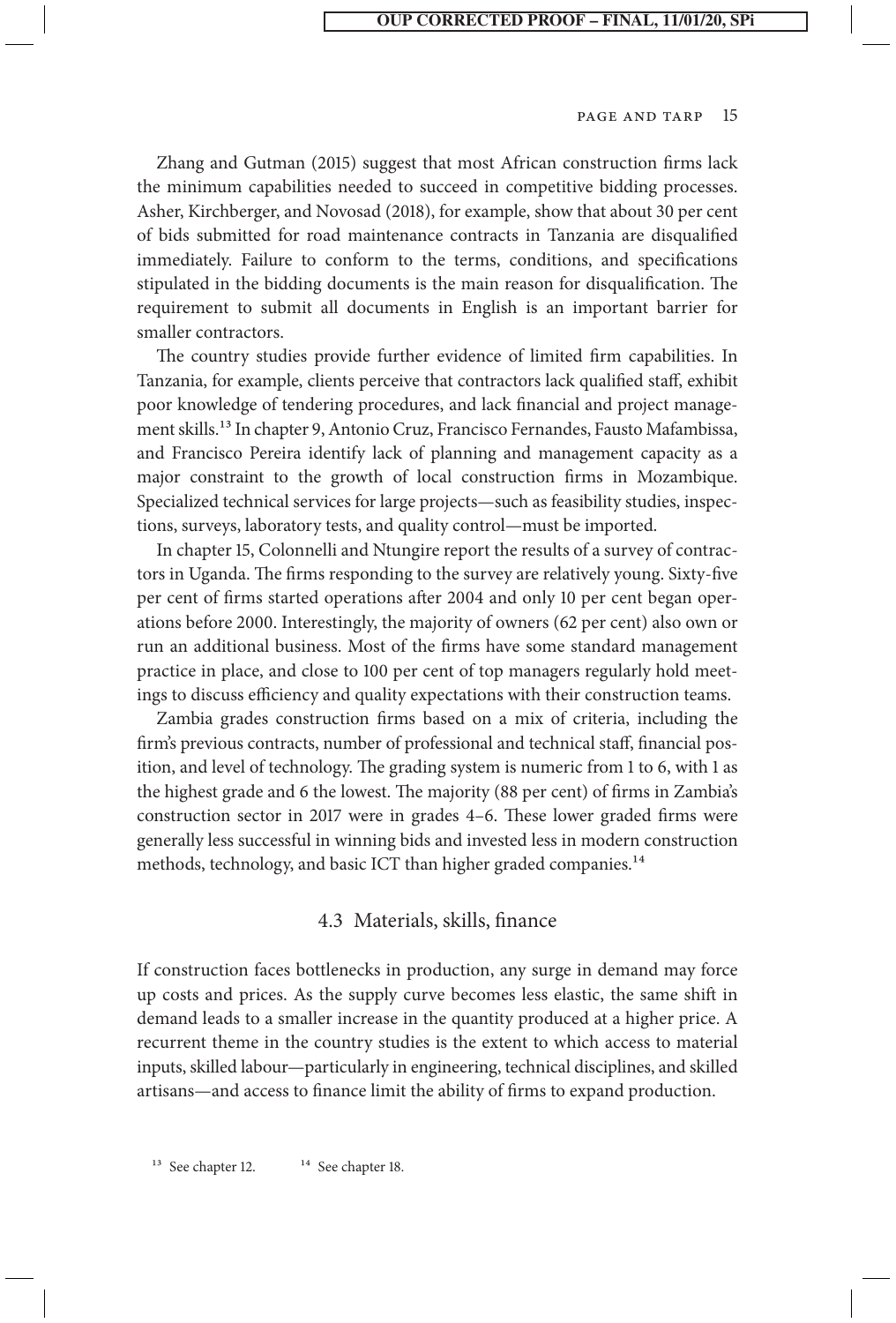Kikwasi and Escalante note that while the manufacturing of local construction materials such as cement, reinforcement steel, paints, concrete, and roofing materials has been increasing in Tanzania, quality is a challenge. Interviews with contractors and clients indicate that both perceive the high cost and low quality of construction materials, whether domestic or imported, as problems. Cruz, Fernandes, Mafambissa, and Pereira report that only about 15 per cent of the upstream construction value-chain originates in Mozambique. Local material inputs include floors, frames, doors and windows, tiles, roof tiles, cement and stones, and sand. All other upstream components are imported. Colonnelli and Ntungire observe that in Uganda 96 per cent of firms report checking the quality of materials before using them in production.<sup>15</sup>

In construction, bricklayers, welders, electricians, and plumbers are complementary to unskilled labour and capital. Lack of these skills can limit supply. In Ghana there is a current shortfall of 60,000 skilled artisans in the construction sector, and the gap is projected to increase to as many as 250,000 by 2020. Although there are large numbers of informal sector artisans and construction workers, they lack the skills and training required for modern construction projects. Lack of skilled labour similarly constrains the construction sector in Mozambique. Kikwasi and Escalante note that Tanzania has few engineering or architectural technicians and few skills at the middle management level. Most artisans lack formal training, including knowledge of basic construction theory and drawings. Drawing on their survey of contractors in Uganda, Colonnelli and Ntungire report that more than one out of three firms lack on-the-job training for new hires.<sup>16</sup>

In the case of hydrocarbons projects, the construction phase is the period of peak demand for a range of semi-skilled and skilled workers, such as construction workers, bricklayers, metalworkers, carpenters, plumbers, and electricians. In chapter 11, Henstridge estimates, for example, that the construction of LNG facilities in Tanzania would directly create some 4,000–5,000 jobs. The country studies suggest that there is unlikely to be an elastic supply of such workers to fill this demand.

Lack of financing affects firms in the construction sector by making it difficult and costly to purchase or rent the equipment necessary to carry out a contract. As Colonnelli and Ntungire point out, rental markets for equipment are often missing. In Ghana, the Real Estate Developers Association identifies lack of affordable credit to the residential construction industry as a factor contributing to the increasing cost of housing. In Mozambique, surveys of contracting firms identify limited access to credit as a major constraint, and in Tanzania contractors lack the capital to acquire operating equipment and plant.<sup>17</sup>

<sup>&</sup>lt;sup>15</sup> See chapters 6, 9, 12, 15. <sup>16</sup> See chapters 6, 9, 12, 15.

<sup>&</sup>lt;sup>17</sup> See chapters 6 and 9.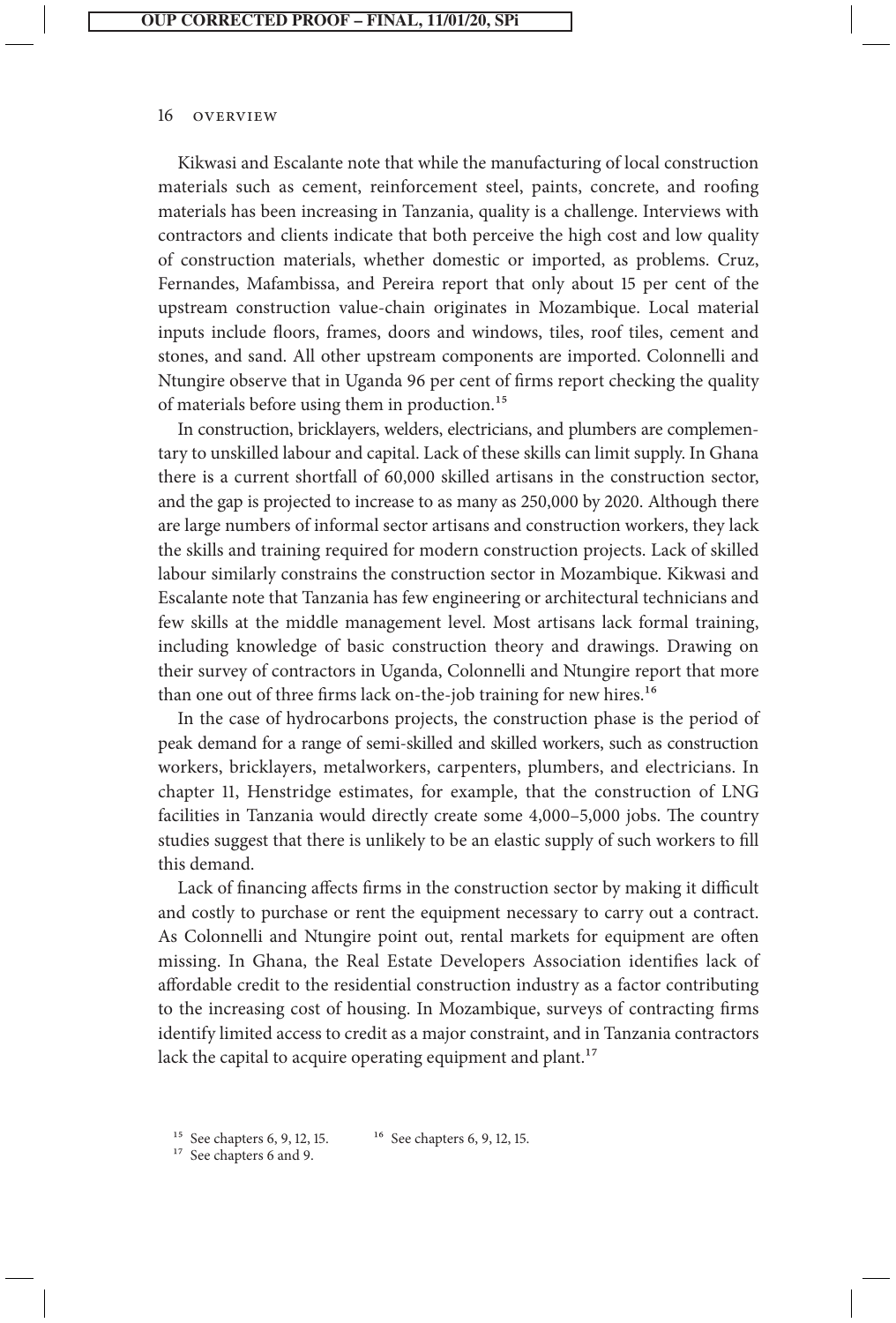In Uganda, Colonnelli and Ntungire find that lack of access to finance is especially acute for local construction firms. Rigidities in the domestic financial market and a lack of adequate collateral limit their ability to borrow. A survey of construction firms executing work on donor-financed road projects found that the typical amount of credit obtained by a foreign construction firm was twenty times larger than that obtained by a local construction firm. In Zambia, Cheelo and Liebenthal find that lower ranked firms in the national classification of contractors face significant challenges with access to finance.<sup>18</sup>

#### **5. Rowing against the current: local content**

In Africa's resource-abundant economies, production and exports are highly concentrated, and—apart from some non-traded services—there is little evidence of structural change. In addition, the extractive sectors in most sub-Saharan African countries have developed as enclaves. Local firms seldom make it to be suppliers and except for South Africa and Ghana, an indigenous service and supply sector for the mining industry has not developed to any significant extent. In response, as John Page notes in chapter 4, the African Heads of State and Government adopted the African Mining Vision (AMV) in 2009.

The Vision focused on the mining sector's potential to help transform economies through more diversified growth, and governments in resource-abundant countries have adopted a wide range of 'local content' and 'value addition' initiatives in pursuit of greater diversification. Local content regulations often require resource investors to expand national employment opportunities, procure from local suppliers, open equity to local partners, and encourage technology transfer. 'Value addition' concentrates on downstream processing of the extracted resource and promotion of related industries.

Ghana's local content and participation policy for oil and gas gives priority to Ghanaians in the award of oil blocks, oil field licenses, and in all projects awarding contracts in the oil and gas industry. In chapter 7, Charles Ackah and Asaah Mohammed note that Ghana also requires that all operators in the oil and gas industry must use goods and services made or sold in Ghana, as far as practicable. The policy further mandates that all petroleum operators provide training to Ghanaians in all aspects of petroleum sector technology and operations.

In chapter 10, Evelyn Dietsche and Ana Maria Esteves argue that in Mozambique, local content objectives are contained in a diverse range of policies, strategies, plans, laws, and regulations. Their objectives range from providing more short-term opportunities to local workers and enterprises to longer-term skills and enterprise

<sup>18</sup> See chapters 15 and 18.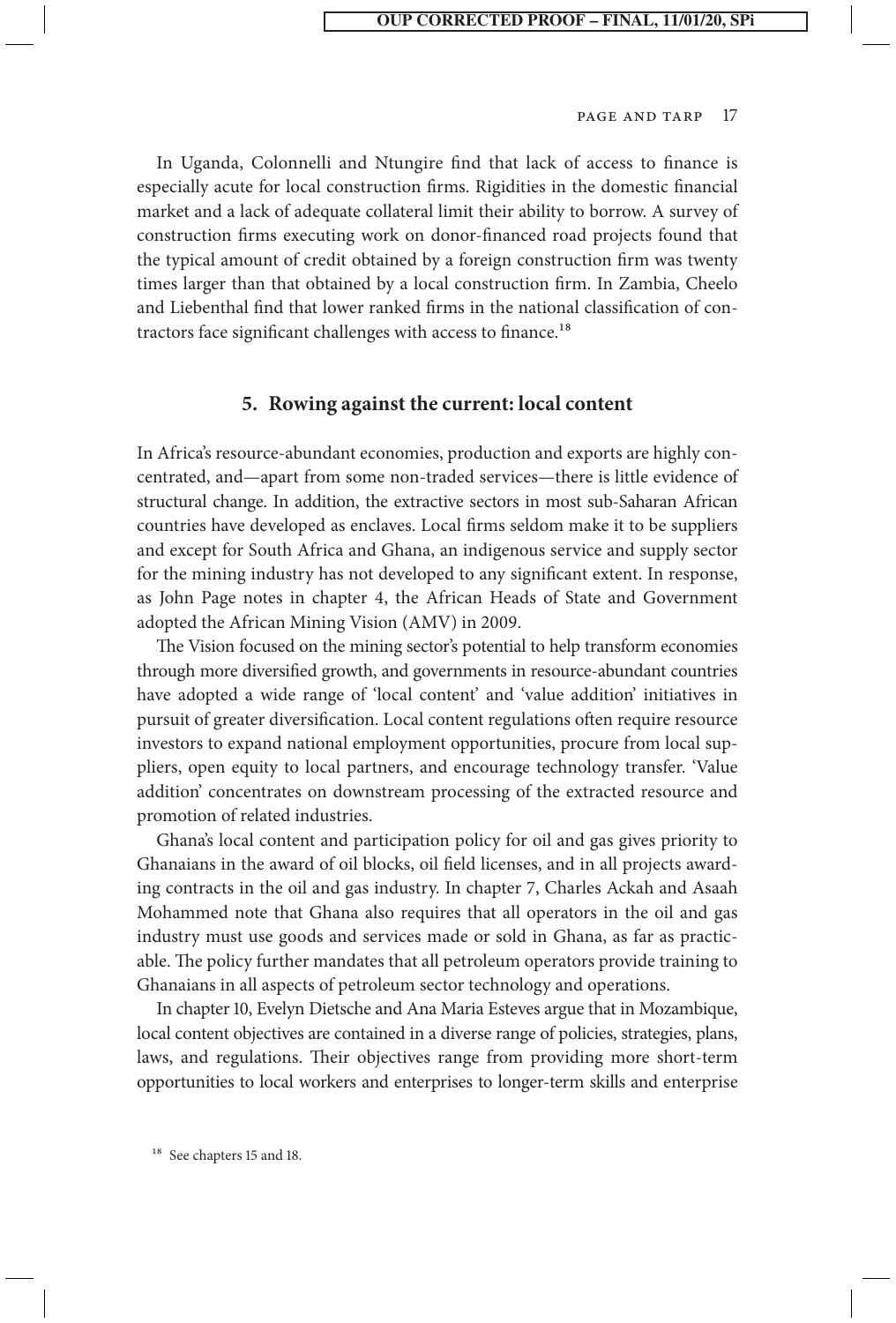development. In addition, the government has chosen to interpret the term 'corporate social responsibility' (CSR) broadly. The government's *Policy on Corporate Social Responsibility for the Mineral Resources and Extractive Industries* promotes local content at the sub-national and community level.

In chapter 13, Mia Ellis and Margaret McMillan point out that mining regulation in Tanzania has historically lacked specific instruments to promote local content. In 2017, however, the amended Mining Act started requiring that mineral right-holders give preference to goods produced or available in Tanzania, and to services provided by Tanzanian citizens or local companies. The 2015 Petroleum Act, the primary legislation governing the petroleum sector, contains requirements that license holders, contractors, and subcontractors give preference to goods produced or available in Tanzania and to services provided by Tanzanian citizens or companies.

Ritwika Sen reports in chapter 16, that the National Oil and Gas Policy in Uganda emphasizes expanding employment opportunities for citizens and supporting the development of national competencies to supply goods and services to the sector. In addition, the Production Sharing Agreements with licensed operators provide for the training and employment of suitably qualified Ugandans.

Efforts to increase local content have a long history in Zambia. The cornerstone of Zambia's post-independence development was its state-led import substitution industrialization strategy (ISI). In chapter 19, Wilfred Lombe points out that in practice, public ownership of the mines and protection from import competition produced a local content development strategy for the mining sector. At its peak, it featured manufacturing of mining inputs such as rubber products, chemicals, non-metallic minerals, and metals and machinery. Privatization of the mining industry significantly reduced the scope for local content development. The current Development Agreements with the mining companies allow imports of capital equipment free of customs and excise and do not oblige mine owners to purchase inputs from Zambian suppliers.

## 5.1 The political economy of local content

Political pressures to 'localize' the benefits of a natural resources discovery are a reality faced by all governments of resource-abundant economies. The country case studies highlight two broad areas in which these political pressures are present. The first is pressure for policies favouring local employment, investment, and procurement along the extractives supply chain. These initiatives tend to reflect the interests of larger firms and more-skilled workers. The second emphasizes strengthening the link between the extractive sector and sub-national development, especially the development of communities where extractives operations are located.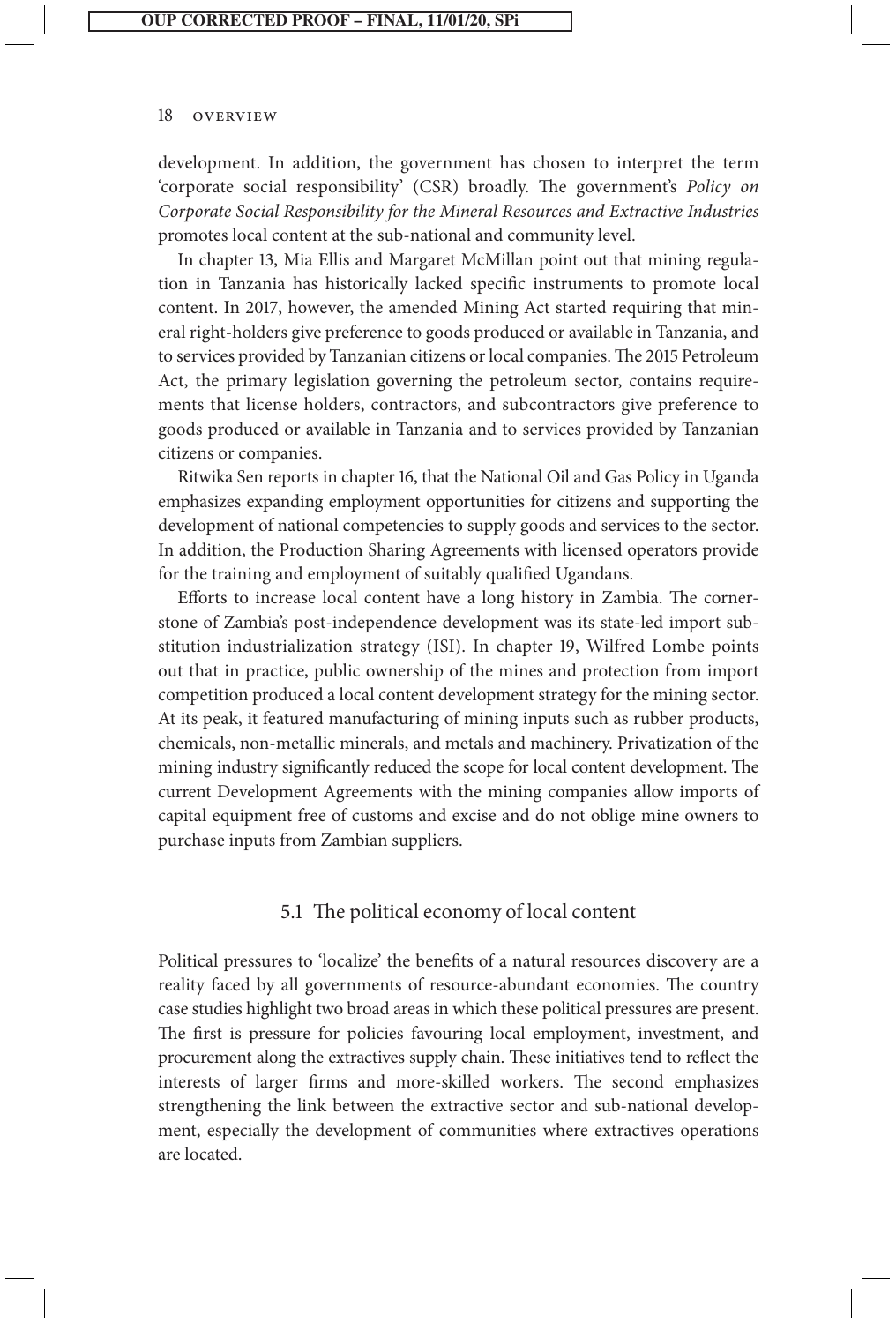Local content rules can be subject to abuse by ruling elites through awarding contracts, jobs, and opportunities to those supporting the ruling party or coalition. Ackah and Mohammed note that partisan politics has strongly influenced the Ghana Petroleum Commission—the body charged with implementing the local content initiative—since its establishment. Management and technical staff appointments to the Commission reflect party affiliation, and tenure in office depends on the tenure of the political party in power.<sup>19</sup> Dietsche and Esteves contend that the Mozambique government has a range of laws in place to ensure that political elites and politically connected domestic entrepreneurs benefit from existing local content requirements.<sup>20</sup>

In Tanzania, there are significant ties between politics and business, and there has been increasing concern that vested economic interests with ties to the ruling party will benefit from local content initiatives. The firms that participate in the extractive industries value chain are often relatively large, which means that benefits primarily accrue to a wealthier segment of the local population.<sup>21</sup> In Zambia, the commonly held view is that while there is a proliferation of Zambians in labourintensive jobs this is not so in technical and managerial roles. Non-industry stakeholders, including civil-society organizations, do not believe there is any well-defined career path for Zambians in the mining industry, and there are continuing questions concerning the value and effectiveness of supplier development programmes.<sup>22</sup>

The sub-national dimension of development has become increasingly important for both host governments and the extractive industries themselves. Dietsche and Esteves note that in Mozambique, the political opposition is putting pressure on the government to devolve political power and promote local economic and social development. This pressure comes out in the recently approved *Implemention Guide* underpinning the government's *Policy on Corporate Social Responsibility for the Mineral Resources and Extractive Industries,* which provides guidance to firms on supporting local economic development.<sup>23</sup>

Ackah and Mohammed describe how political pressures are building to address specific needs in affected communities in Ghana. Since the oil discovery, stakeholders, such as community leaders and civil society, have called for a share of the benefits of the oil industry to be channelled directly to communities affected by oil production and related activities. The petroleum MNCs have responded to the pressure. For example, all the 140 unskilled and semi-skilled workers employed in the contract for site preparation for the Onshore Gas Receiving Facility came from eighteen affected communities nearby. Companies from the same communities supplied catering services, driving, and hospitality services.<sup>24</sup>

<sup>19</sup> See chapter 7. <sup>20</sup> See chapter 10. <sup>21</sup> See chapter 13.<br><sup>22</sup> See chapter 19. <sup>23</sup> See chapter 10. <sup>24</sup> See chapter 7.  $24$  See chapter 7.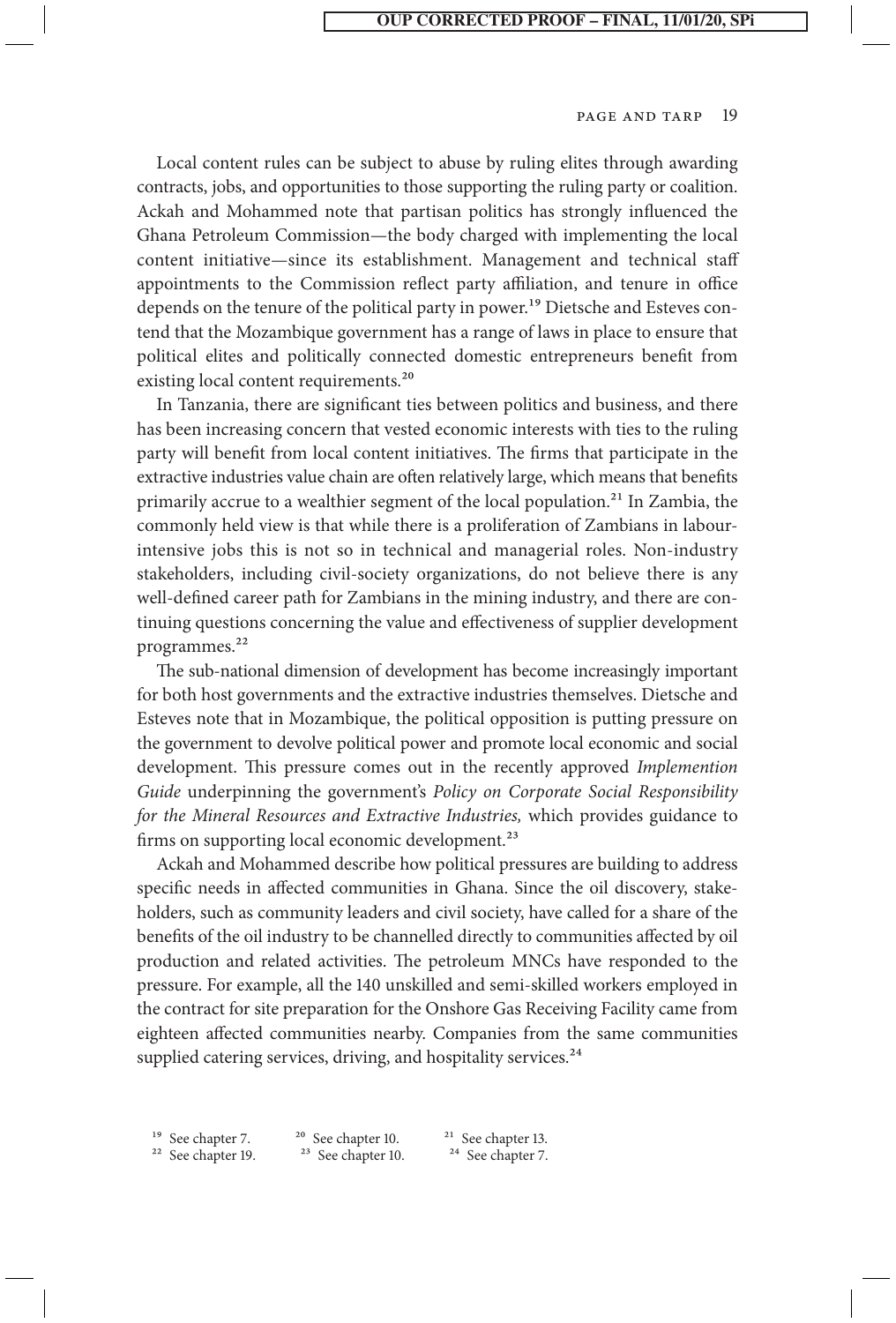#### 5.2 Linking industry to the resource

The supply chains of multinational companies (MNCs) in resource extraction generally have a pyramid structure. The multinational company will have small number of lead subcontractors, many international and some local. Each lead subcontractor will then contract other companies to supply inputs. These are the so-called second-tier subcontractors or suppliers. The country studies indicate that the MNCs and their first-tier suppliers often prefer to operate almost exclusively with foreign second-tier suppliers, due to the limited capabilities of domestic firms.

Ackah and Mohammed find that most Ghanaian companies are concentrated at the lower end of the petroleum supply chain, competing to provide services such as catering and hospitality, logistics, freight forwarding, and waste management. Two notable exceptions are in metal fabrication, where some indigenous Ghanaian companies are making impressive strides, and in the installation of subsea infrastructure.<sup>25</sup> Dietsche and Esteves suggest that two types of firms are attempting to enter the resource value chain in Mozambique. One group includes specialist firms that offer geological, laboratory, logistics, transport maintenance, and waste management services. These companies tend to be larger and their capabilities, while not at the level of certified suppliers, are sufficiently high that targeted supplier development initiatives might be successful. The second group of firms composed primarily of micro enterprises selling catering services, office consumables, construction materials, camping equipment, chemicals, and HVAC equipment—lacks the capabilities to benefit from targeted interventions.<sup>26</sup>

Ellis and McMillan conclude that in Tanzania, the domestic industrial base cannot compete effectively with global suppliers. Based on analysis of the Industrial Census they show that foreign and jointly owned firms spend significantly more on imported materials than on locally sourced materials and that average spending on services is much greater than average spending on materials. They identify the 'missing middle'—the small number of productive small and medium enterprises (SMEs) in manufacturing—as a major reason why the extractive companies have difficulty finding qualified local partners.<sup>27</sup>

Ritwika Sen uses unit record transaction data to map the network of domestic suppliers in Uganda's natural resource value chain. She finds that although there is a population of local goods and service providers that sell to the sector, retail and wholesale services dominate these transactions, including the purchase of imported products such as motor vehicle parts and accessories, motor vehicles, and machinery. The manufacturing sector ranks second among suppliers, in terms of connections in the network (about 10 per cent of the total). A handful of manufacturing firms dominate the supplier network. These include manufacturers of

<sup>25</sup> See chapter 7. <sup>26</sup> See chapter 10. <sup>27</sup> See chapter 13.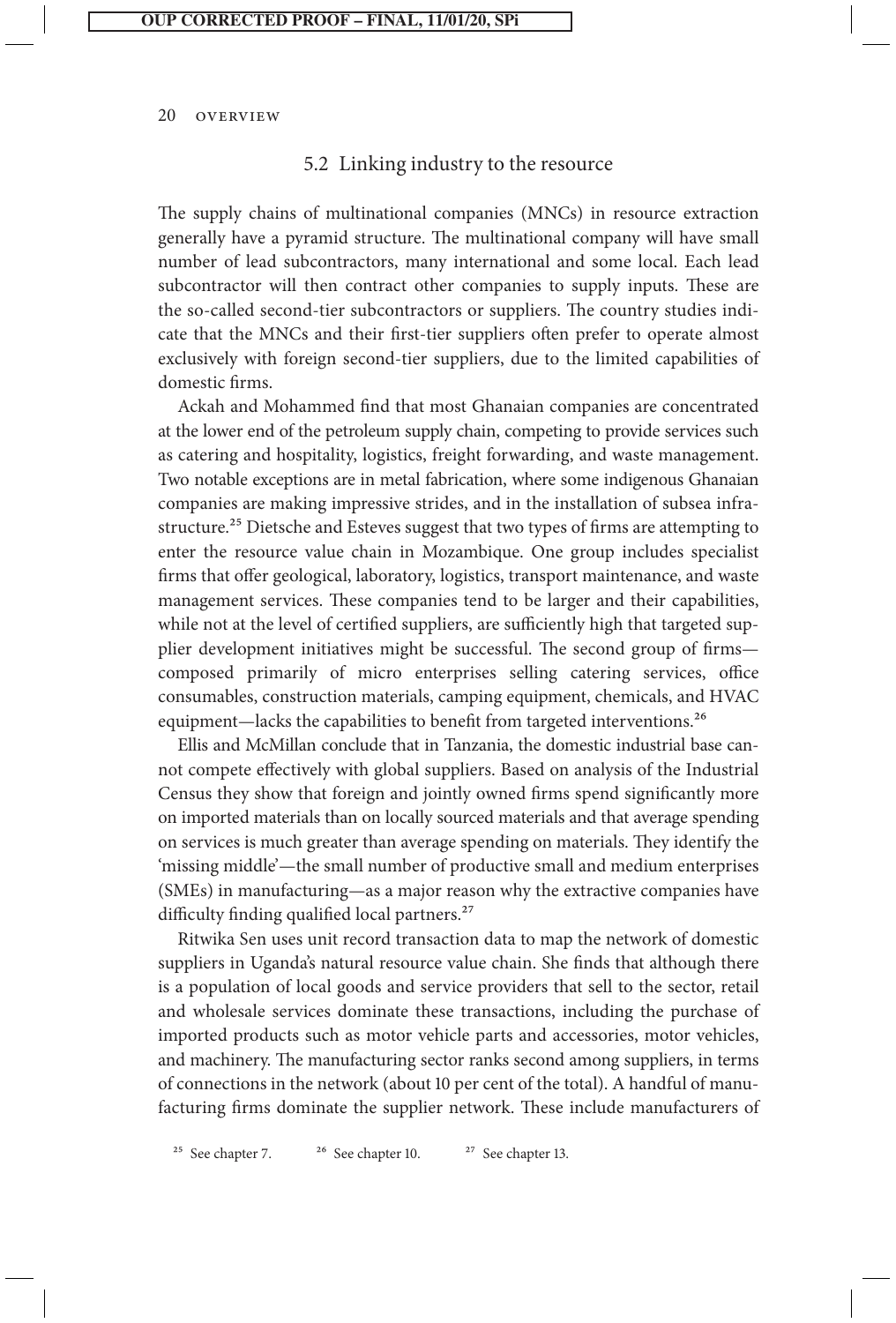plastic products, fabricated metal products, batteries and accumulators, cement, and plaster and lime. She also finds that the accommodation and food service sector, and water supply, sewerage, and waste management are under-prepared to service the industry.<sup>28</sup>

Wilfred Lombe finds that lack of access to engineering expertise and production technology and low-quality control standards limit backward linkages in Zambia. However, Zambia has had greater success in developing forward linkages to copper production. Copper exports are mostly in smelted and refined forms, representing several value-added stages beyond mining. Further downstream, one company has historically undertaken processing of refined copper into rods and wire, and reports state that a large Chinese investment has increased exports of semi-fabricates<sup>29</sup>

#### **6. Conclusions**

Natural resources represent a major opportunity for Africa's growing number of resource-abundant economies, and one accompanied by substantial risks. Success or failure in managing these risks largely depends on the investment of the rents from natural resource extraction. This fact places a burden on public financial management and public investment planning. The country studies show that some countries have responded to the news of a resource windfall by increasing public expenditure and accumulating debt. In addition, they have neglected two important areas of public expenditure management. The first is ensuring that the public investments selected are in fact sound. The second is making systematic provision in the budget for the recurrent costs of maintaining new assets. In chapter 20, we propose a set of institutional reforms designed to address these issues.

Investing resource revenues requires transforming resource rents into physical assets through public expenditures. The construction sector is central to this process. The country studies point to several constraints to the expansion of construction, beginning with a lack of capable African firms. Firms lack qualified staff, have poor knowledge of tendering procedures, and lack the financial management and project management skills needed to compete for major infrastructure projects. The cost and quality of material inputs, lack of skilled technicians and artisans, and limited access to finance also constrain the ability of construction firms to respond to demand increases. We address some initiatives needed to relieve these constraints in the concluding chapter.

Because they control access to the resource, governments can seek to integrate local suppliers into the resource value chain through local content and

<sup>&</sup>lt;sup>28</sup> See chapter 16.  $2^9$  See chapter 19.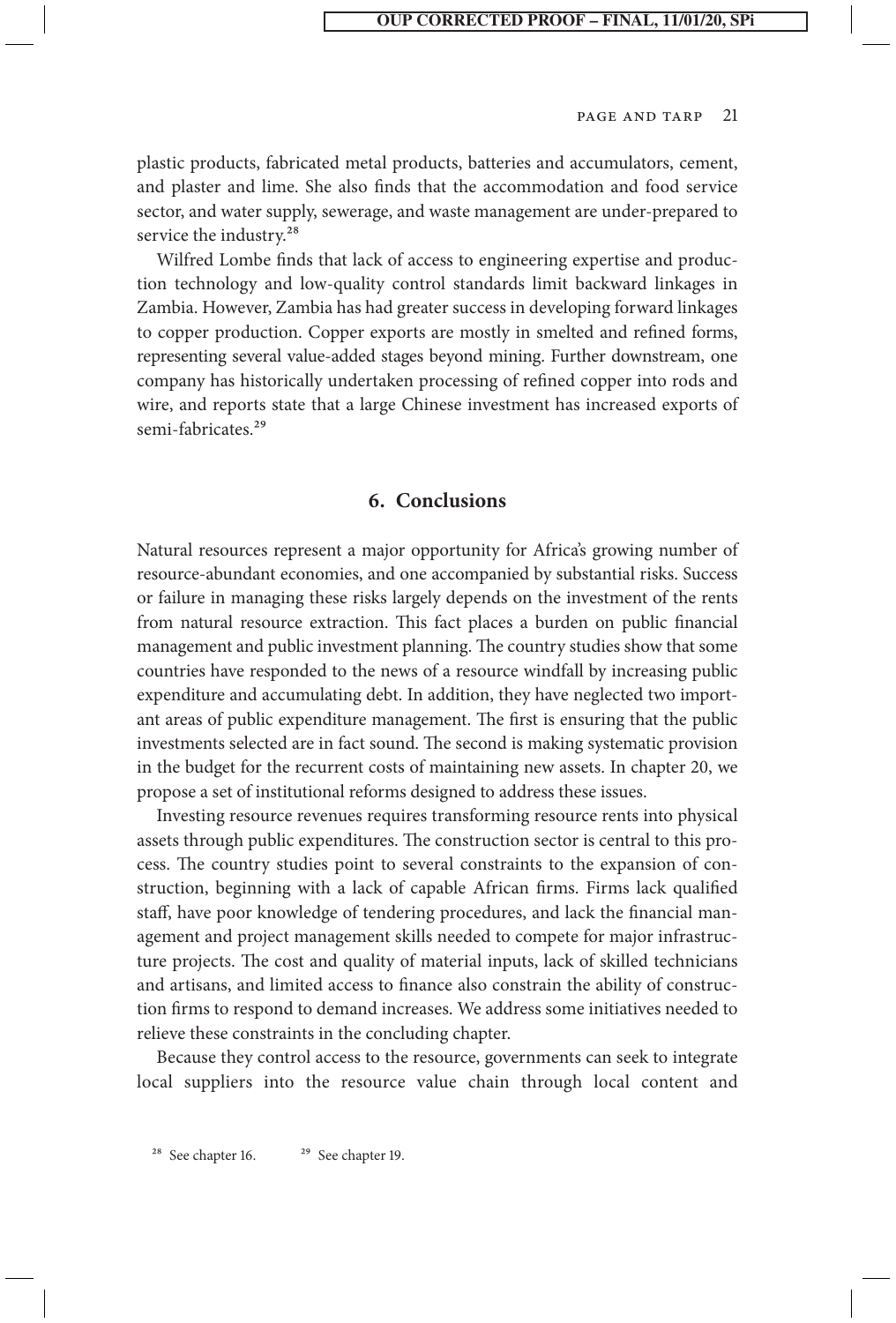value-addition initiatives. Our country studies indicate that these initiatives have not been uniformly successful. Most countries have had considerable success with the hiring and skilling-up of local labour. In contrast, local procurement initiatives have met with mixed results for several reasons, including the scarcity of small and medium enterprises capable of meeting industry quality and price standards in the procurement of goods and services. However, governments can take several initiatives to expand the options for diversification. We turn to those in chapter 20.

#### **References**

- Arbache, J. S., and J. Page (2009). 'How Fragile Is Africa's Recent Growth?'. *Journal of African Economies*, 19(1): 1–24.
- Asher, S., M. Kirchberger, and P. Novosad (2018). 'The Cost of Infrastructure in Tanzania', Unpublished manuscript.
- Briceño-Garmendia, C., K. Smits, and V. Foster (2008). 'Financing Public Infrastructure in Sub-Saharan Africa: Patterns, Issues, and Options'. AICD, Background Paper, World Bank, Washington, DC.
- Cadot, O., C. Carrère, and V. Strauss-Kahn (2011). 'Export Diversification: What's behind the Hump?' *Review of Economics and Statistics*, 93(2): 590–605.
- Collier, P., and B. Goderis (2007). 'Prospects for Commodity Exporters: Hunky Dory or Humpty Dumpty?' *World Economics*, 8(2): 1–15.
- Collier, P., M. Kirchberger, and M. Söderbom (2016). 'The Cost of Road Infrastructure in Low-and Middle-income Countries'. *The World Bank Economic Review*, 30(3): 522–48.
- Collier, P., F. van der Ploeg, M. Spence, and A. Venables (2010). 'Managing Resource Revenues in Developing Countries'. *IMF Staff Papers*, 57(1): 84–118.
- Dadush, U. (2010). *In 2050, a World Transformed.* Tunis: African Development Bank.
- Eifert, B., A. Gelb, and N. B. Tallroth (2003). 'The Political Economy of Fiscal Policy and Economic Management in Oil-Exporting Countries'. In J. M. Davis, R. Ossowski, and A. Fedilino, *Fiscal Policy Formulation and Implementation in Oil Producing Countries*. Washington DC: IMF.
- Gelb, A. (ed.) (1988). *Oil Windfalls: Blessing or Curse?* Oxford: Oxford University Press.
- Gelb, A., and S. Majerowicz (2011). 'Oil for Uganda or Ugandans?' Working Paper No. 261. Washington, DC: Center for Global Development.
- Gylfason, T., T. T. Herbertsson, and G. Zoega (1999). 'A Mixed Blessing: Natural Resources and Economic Growth'. *Macroeconomic Dynamics*, 3: 204–25.
- Haddad, M., J. J. Lim, and C. Saborowski (2013). 'Trade Openness Reduces Growth Volatility When Countries Are Well Diversified'. *Canadian Journal of Economics*, 46: 765–90.